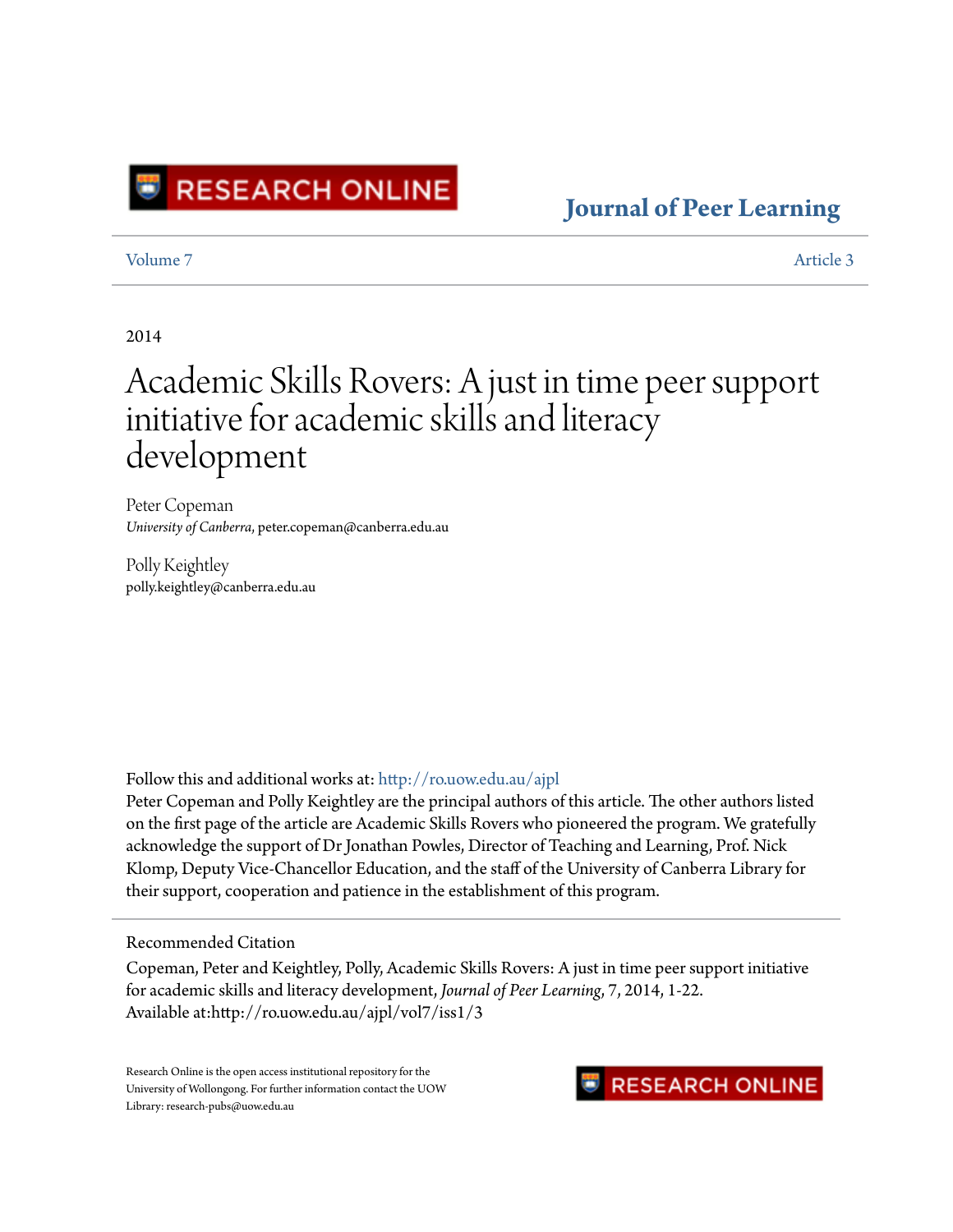## Academic Skills Rovers: A just in time peer support initiative for academic skills and literacy development

#### **Cover Page Footnote**

Peter Copeman and Polly Keightley are the principal authors of this article. The other authors listed on the first page of the article are Academic Skills Rovers who pioneered the program. We gratefully acknowledge the support of Dr Jonathan Powles, Director of Teaching and Learning, Prof. Nick Klomp, Deputy Vice-Chancellor Education, and the staff of the University of Canberra Library for their support, cooperation and patience in the establishment of this program.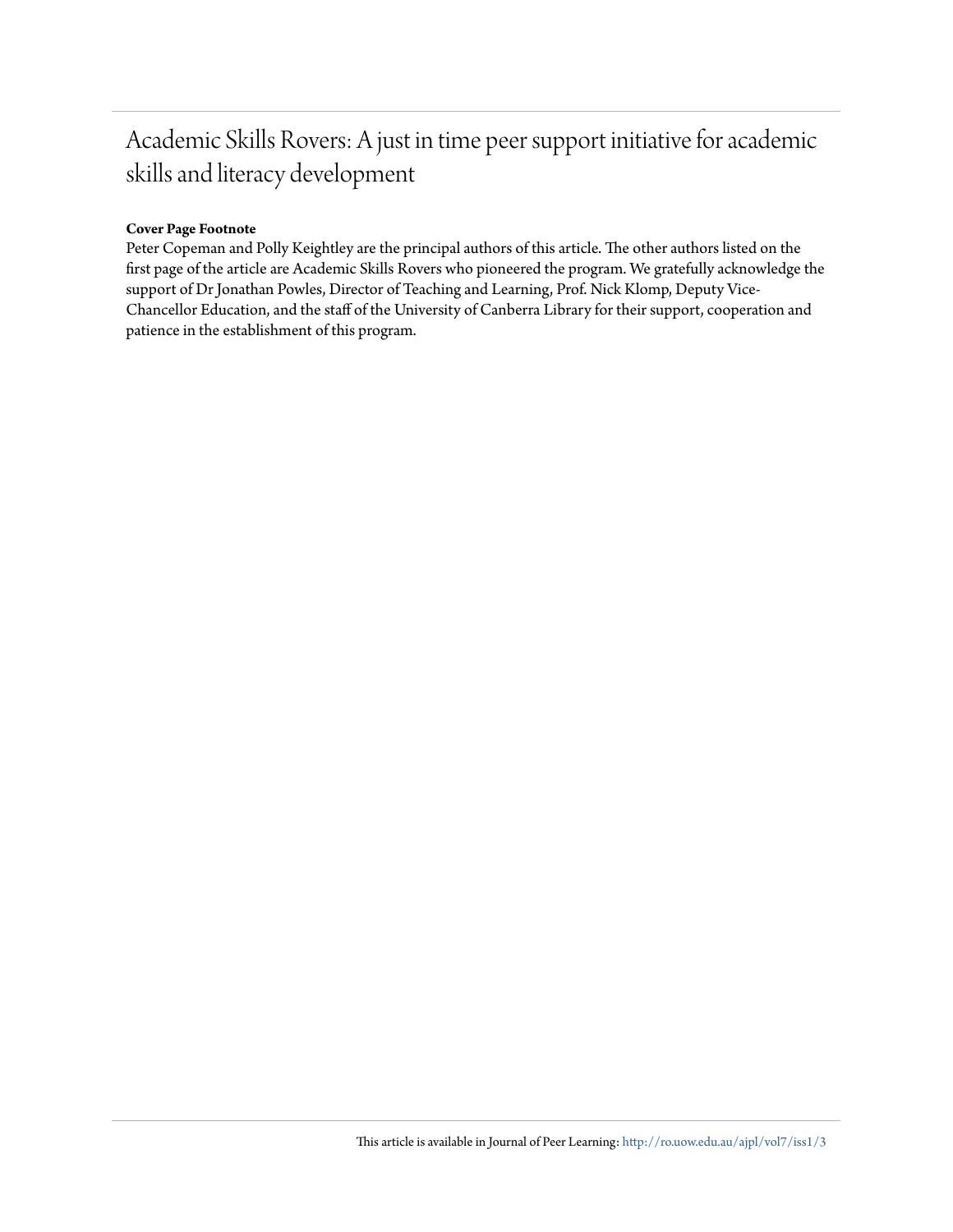# Academic Skills Rovers: A just in time peer support initiative for academic skills and literacy development

Peter Copeman and Polly Keightley, with Sarah Crawford, Lucy Ellen, Reuben Fox, Tania Hadlow, Kimberley Hall, Sharee Hodge, Katherine Kemp, Jayde Kominiarski, Alidia Lee, Kirra Lehman, Lisa Parsonage, Kentaro Takagi, and Rebecca Tedeschi

#### **ABSTRACT**

In 2013 the University of Canberra (UC) initiated a program of peer-assisted academic skills help, the Academic Skills Rovers program, with the goal of providing drop-in peer learning support to students at campus locations where they congregate to study. The Academic Skills Rovers were initially recruited from the teacher education discipline, but the pool was subsequently extended to include students with high-level literacy skills from other fields. The program has proven to be a successful addition to the scope of learning development support offered at UC, as measured by a rapid increase in the number and reach of consultations, enthusiastic evaluations by students, and the positive experiences of the Rovers themselves. This article outlines and analyses the features of the program to provide a road map for other institutions contemplating the introduction of a similar service and proposes possible further directions for the future.

#### **INTRODUCTION**

In Semester 1, 2013, the Academic Skills Centre (ASC) at the University of Canberra (UC) initiated a program of peer-led, one-to-one academic skills assistance for students to supplement and expand the individual consultation capacity already available from staff academic skills advisers. The goal of the Academic Skills Rovers program was to provide non-threatening frontline advice on academic skills—especially writing—at campus locations where students congregate to study. This paper outlines a theoretical and practical rationale for the program and traces its trajectory from a somewhat hesitant start to its present position as a leading element in UC's student learning support landscape. It then analyses and evaluates the program's features and contributions and suggests possible future directions for the program.

#### Program rationale

Historically, Australian universities tended to be unapologetically selective in recruiting students, with an expectation that those selected students would arrive sufficiently prepared for effective post-secondary study. Any further development of their skills and literacies was incidental to the subject content that was the primary focus of university teaching (Wingate, 2006). With the post-1989 increases both in numbers of students and the diversity of their educational backgrounds, universities found it necessary to introduce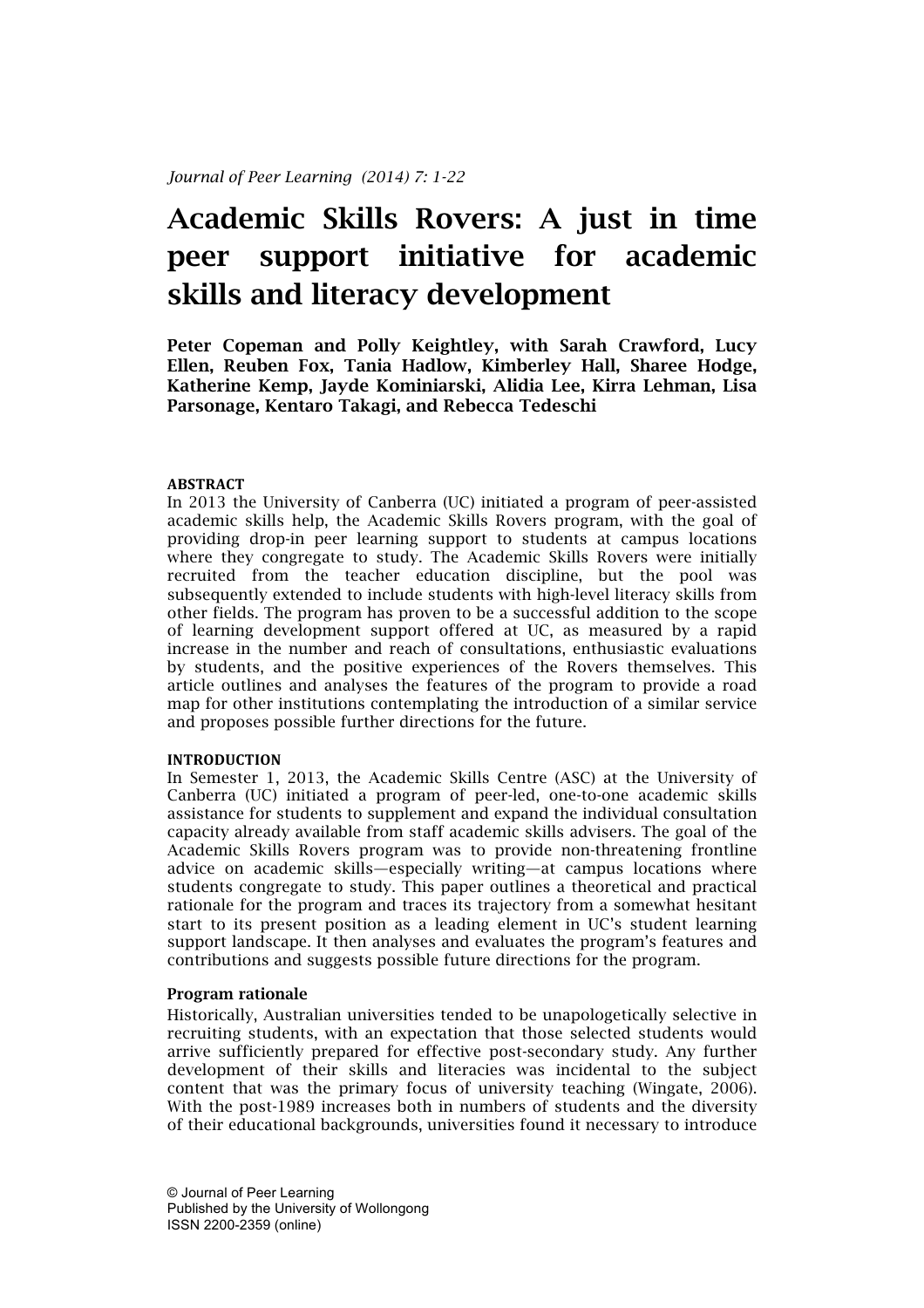student learning support programs, and further impetus for this came from the rapid growth of international students in the 1990s, with all universities obligated to provide learning support to meet legislated national standards (Wilson, Li, & Collins, 2011). In the following decade, with even wider access to university by students from previously excluded demographic groups, provision of appropriate skills and literacy development became a matter of urgency (Horstmanshof & Brownie, 2011).

#### Limitations of traditional learning support practice

Traditionally, most student learning support has been extra-curricular, provided by specialist academic staff in dedicated centres, with a mainstay of support being one-on-one consultations in which staff provide advice to individual students about specific study tasks (mostly drafts of written assignments). These consultations provide a safe environment for scaffolding student learning about learning and may often be the only directly personalised help that many students receive in their university life (Huijser, Kimmins, & Galligan, 2008). Unsurprisingly, therefore, such consultations are consistently highly valued by students who participate in them (Berry et al., 2012; Wilson et al., 2011). For the staff advisers, they are also a valuable source of information about patterns of learning problems and of poor educational design that can potentially be addressed in other teaching contexts (Chanock, 2007a).

However, for resource and equity reasons, this model is not ideal. It has become impossible for academic skills centres to meet the ever-increasing demand for individual consultations without greatly increasing their staff resources. Moreover, a concern has arisen that many students may shy away from this service because they lack the skills or confidence to surmount the basic hurdles of self-identifying as needing help and organising an appointment. Some may also perceive a stigma attached to seeking help (Goldingay et al., 2014). In this context, and in times of financial constraint, individual consultations have come to be seen by university managers as "an expensive luxury" (Wilson et al., 2011, p. 139).

In response, learning support centres have endeavoured to move the focus of practice away from "bolted-on" remedial approaches towards more "built-in" curriculum-embedded models (Bennett, Dunne, & Carré, 2000), working from a recognition that disciplinary content knowledge is hardly separable from the knowledge required to acquire, express, and deploy it. Academic skills advisers have been encouraged to recast themselves as consultants less to students and more to faculty colleagues, providing expert advice on the integration of appropriate academic skills and literacy development within disciplinary curriculum design and teaching practice (Chanock, 2007b).

However this has met with some resistance. Faculty teaching staff protest that they have neither the expertise to do the integration properly nor the time to acquire such expertise even with help from their academic skills colleagues; they demonstrably prefer the convenience of having student learning support addressed by others rather than having to do it themselves (Tapper & Gruba, 2000). There is also aversion from long-term academic skills advisers, whose expertise and professional identities are closely associated with individual student consultations and who lack the skills and inclination to proselytise their faculty colleagues (Chanock, 2007a).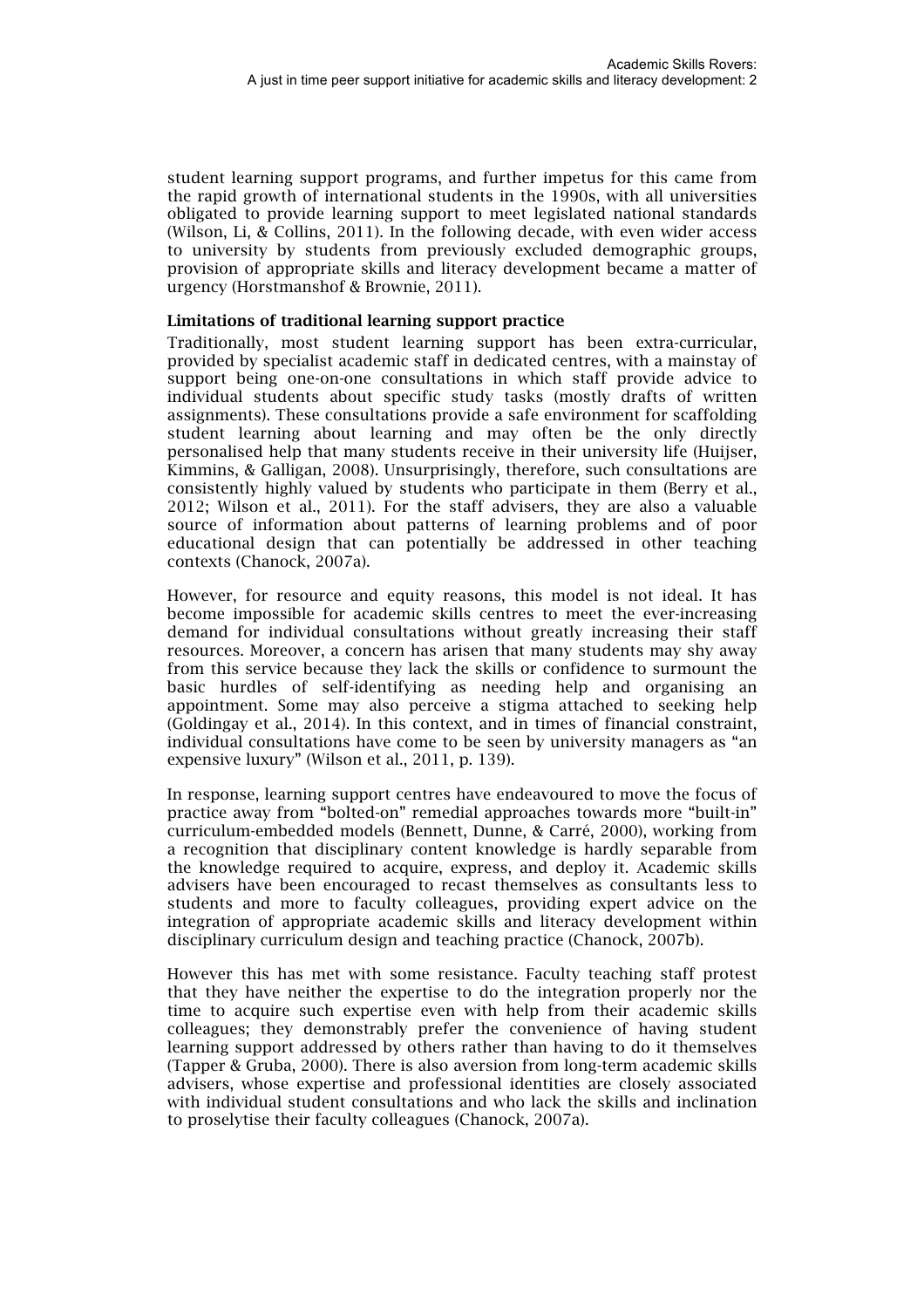So despite acknowledged limitations, staff-led individual consultations have continued as a cornerstone of academic language and literacy support. They remain valued by students who use them because they address immediate learning needs in the context of particular assessment tasks in their own subjects, and so are discipline-integrated, student-centred, and highly personalised. This is likely to remain so until universities can devise viable means of integrating learning support more directly into the curriculum.

#### Peer Assisted Study Sessions—an alternative model

One way in which many universities have attempted to address the need for curriculum integration of student learning development has been to introduce peer-led learning support, mostly in a form that originated as Supplemental Instruction in the USA but is commonly known in Australia as Peer Assisted Study Sessions (PASS) and sometimes (including at UC) as PALS (Peer Assisted Learning Sessions). Offered in subjects that tend to have high failure rates, these sessions are collaborative, active, group study workshops facilitated by students who have recently completed the subject successfully and who are trained not to re-teach content material but to use "the subject content as a vehicle for developing learning skills" (Australian National Centre for PASS, n.d.). The PASS model is supported by three classic educational theories: behaviourism, cognitivism, and constructivism. It is beyond the scope of this article to explore these theoretical connections in detail; however, a limited overview is provided in Table 1.

#### Table 1

| <b>Learning Theory</b>                | <b>Learning Process</b>                                                                                                                                                                            | <b>Learning Characteristics</b>                                                     |  |
|---------------------------------------|----------------------------------------------------------------------------------------------------------------------------------------------------------------------------------------------------|-------------------------------------------------------------------------------------|--|
| <b>Behaviourism</b><br>e.g., Skinner, | Affirmation of apt behaviour                                                                                                                                                                       | Show-tell-practice-<br>reinforce-repeat                                             |  |
| <b>Bandura</b>                        | Complex tasks are broken into<br>component parts                                                                                                                                                   |                                                                                     |  |
|                                       | Focus on cause-effect relationships                                                                                                                                                                |                                                                                     |  |
| Cognitivism<br>e.g., Bruner, Piaget   | Use of prior knowledge when learning<br>new knowledge                                                                                                                                              | Active learning and<br>problem solving                                              |  |
|                                       | Learning constructed through<br>organisation and integration of new<br>information and experiences                                                                                                 |                                                                                     |  |
| Social<br>Constructivism              | Knowledge produced not distributed                                                                                                                                                                 | Integration of "new"<br>information with "old" to<br>form a conceptual<br>framework |  |
| e.g., Vigotsky,<br>Geertz             | Knowledge actively built by learner<br>dialogue with others in zone of proximal<br>development (difference between<br>learner capacity working alone versus<br>collaborating with more able peers) |                                                                                     |  |
|                                       | Social interaction induces positive<br>conflict that stimulates an intrinsic need<br>for learning                                                                                                  |                                                                                     |  |

#### *The PASS model: Classical theoretical influences*<sup>a</sup>

<sup>a</sup>Adapted from McGuire (2006, p. 6)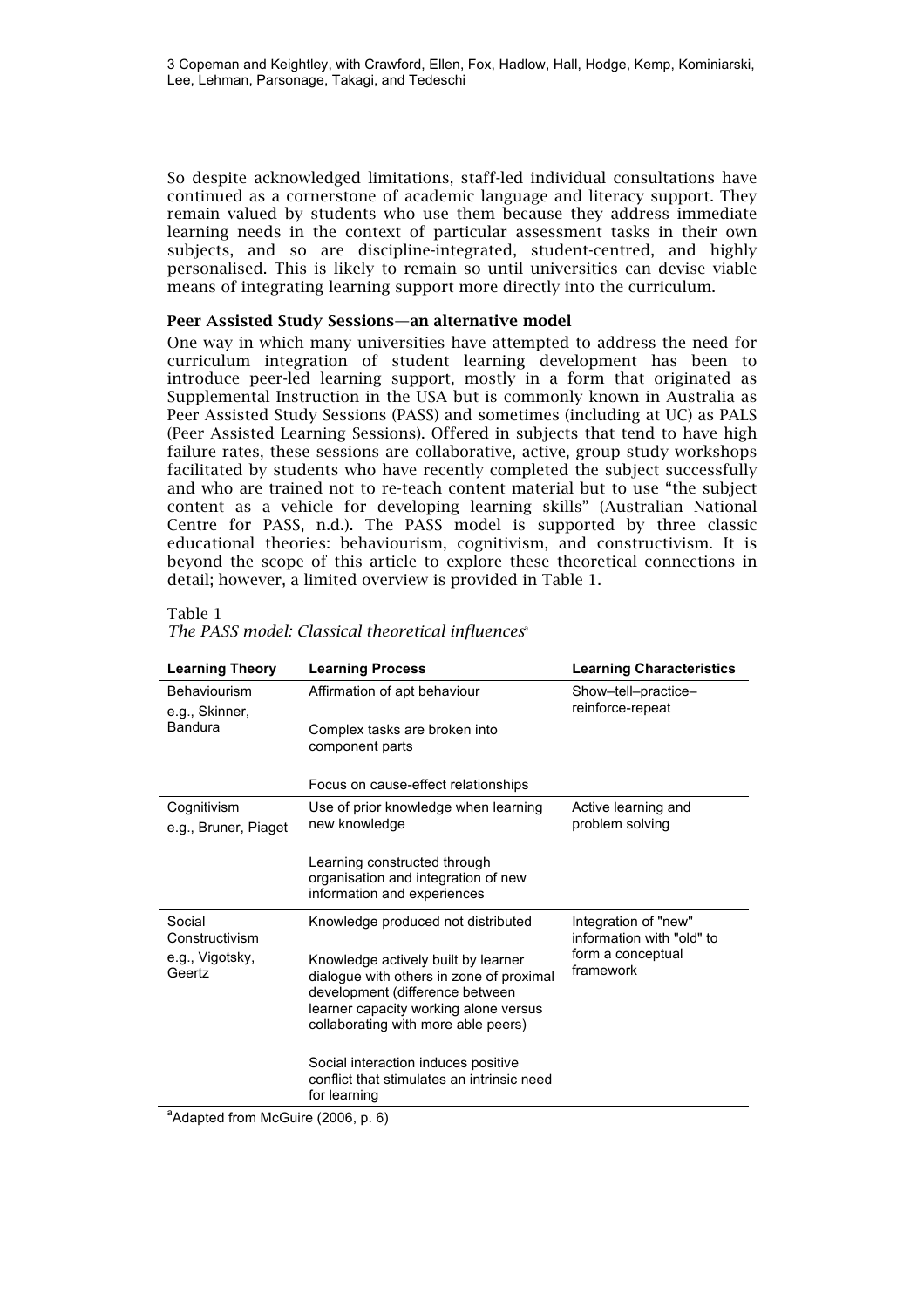The PASS paradigm also aligns with the more recent learning theory of connectivism, which introduced the concept of learning communities in which participants are stimulated to connect with "similar areas of interest that allow for interaction, sharing, dialoguing, and thinking together" (Siemens, 2003, "What is a community?", para. 1), and with the emerging theory of paragogy (also known as peeragogy), which sees peer learning as a collaborative sharing of power, responsibility, meaning, and knowledge with co-responsible others (Arenas, 2012).

Arguably, most of the processes and characteristics of learning under these theories describe what should be standard practice not just in extracurricular PASS workshops but in mainstream university teaching practice. Ideally, for example, the student-centred, collaborative, non-directive, taskbased, problem-solving approach that characterises PASS workshops would also characterise tutorials and other classes, and the only significant difference would be that one is led by academic staff and the other by student peers. However, we know that this is often not the case; student evaluations of PASS frequently assert that tutorials should be more like PASS and that if PASS is available there is no need to attend tutorials. This is perhaps unsurprising, as PASS leaders receive rigorous educational training and ongoing supervision and support, whereas many academic staff have neither of these.

Yet even if the approach to teaching and learning were similar in both, there could still be justifications for the PASS model. This is because of the remaining significant difference: facilitation is not by content experts but by peers, who as fellow students have recently completed a similar learning journey with success. The workshop cohorts are thus framed within what Vygotsky calls the zone of proximal development: "the distance between the [student's] actual developmental level as determined by independent problem solving and the level of potential development as determined through problem solving … in collaboration with more capable peers" (Vygotsky, 1978, p. 86). This allows for negotiation of meaning and understanding that is less likely to occur with a lecturer, tutor, or academic adviser, as peer facilitators are perceived as providing a non-judgmental environment that enables students to ask questions that they might be afraid to ask academic staff for fear of exposing their ignorance (Williamson & Goldsmith, 2013).

Two related questions arise:

- 1. Could the principles of the PASS model be successfully deployed outside the constraints of high-fail-rate subject units to address a common cross-disciplinary area of learning difficulty—academic language and literacy development?
- 2. Could the same principles be adapted to create peer-led individual language and literacy support consultations and thus refresh the paradigm that has become so besieged in its staff-led form?

#### Peer-assisted development of academic literacies

Notwithstanding the fact that the SI/PASS model originated in the USA four decades ago, it seems that no attempt has been made there to adapt it beyond the "difficult subject" application to other specific learning support needs, such as language and literacy. This is perhaps because SI was predated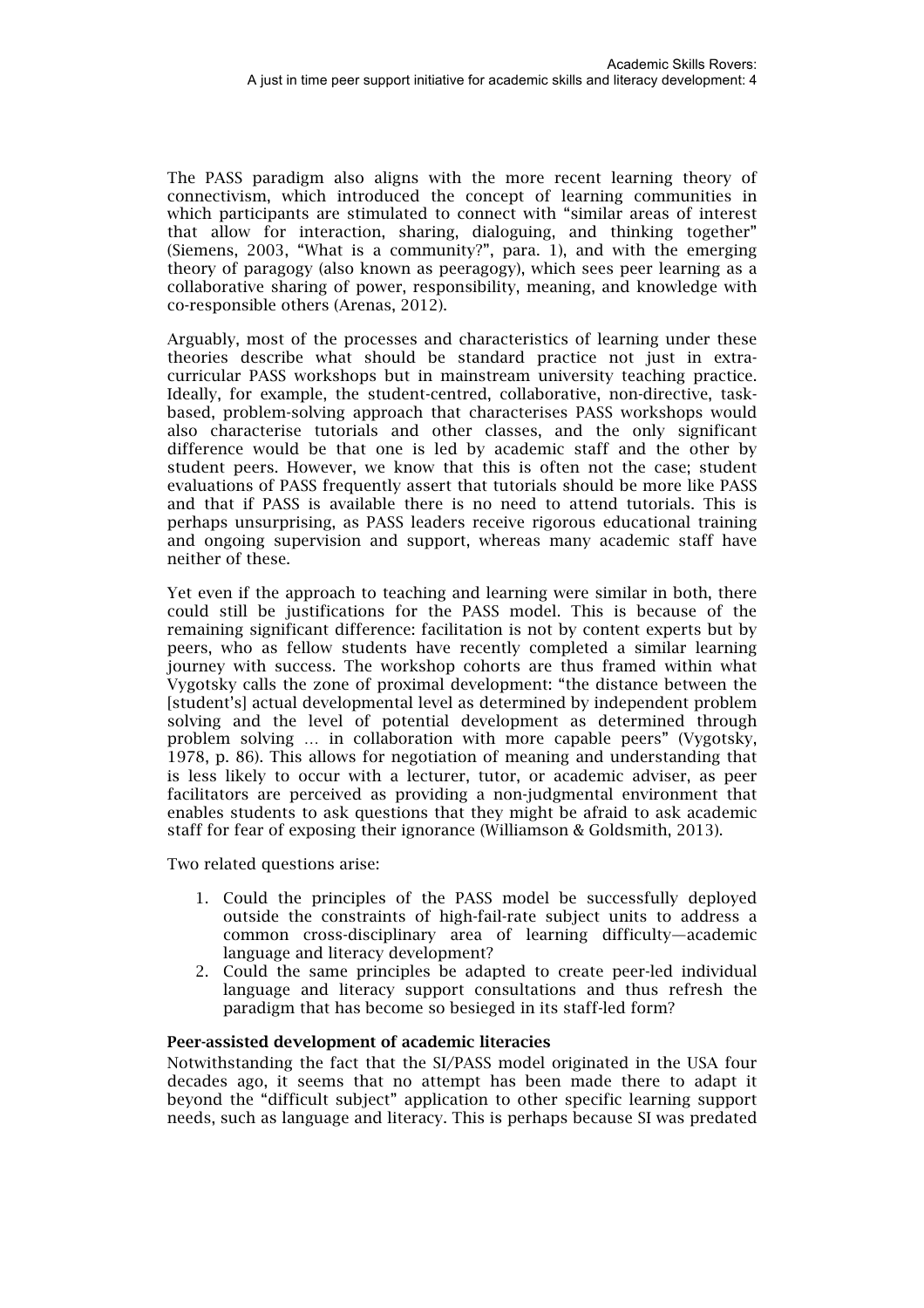in America by university writing centres, with their century-old history of tutoring of undergraduate student writing by postgraduate students (O'Neill, 2008). More recently, with widening participation, many universities in the USA have also developed a model of undergraduate Writing Fellows (sometimes called Writing Associates), who "serve as sympathetic readers, providing informed, constructive criticism directed toward the argumentation, analysis, organization, clarity and style" of student writing in formal, pre-scheduled, discipline-focused, one-on-one, peer consultations staged in a standard pattern (Brown University, 2014, "The Writing Fellows Program," para. 2). These programs have been widely evaluated as successful (Devet, Orr, Blythman, & Bishop, 2006), and some UK universities have begun to adopt them (O'Neill, 2008). However, there seem to be no peer-led collaborative group literacy workshops, nor any just-in-time, peer-led, one-onone, generalist, literacy support offered at US or UK universities.

#### Adapting the PASS model to language and literacy support

It appears that the first attempts at adapting the PASS model to support student academic literacy development may have happened in Australia (e.g., Adam, Skalicky, & Brown, 2011). In 2012, the University of Western Sydney began developing a program called PASSwrite under the auspices of a grant from the federal government's Office of Teaching and Learning. This program was comprised of peer-facilitated group workshops with the emphasis on learning discipline-contextualised literacies and discourses rather than on discipline-based subject content (Williamson & Goldsmith, 2013). In the same year we, the primary authors of the present article, developed a pilot project at the University of Canberra in two foundation units in the Faculty of Arts and Design, consisting of group literacy workshops based on non-directive PASS-like principles but facilitated by staff academic skills advisers as a means of testing the workability of such an adaptation. Following the moderate success of this trial, a student peer-led group academic skills and literacy support program, Academic Literacy Peer-led Sessions (ALPS), was initiated for five large first-year foundation units covering all UC faculties.

#### **ACADEMIC LITERACY PEER-LED SESSIONS (ALPS)**

The ALPS leaders were recruited from upper-level students in teacher education courses and selected on the basis of their literacy and interpersonal skills. This cohort was chosen because we felt we could assume (correctly, as it turned out) that they would already have competencies around matters of literacy. We also believed they would be likely to embrace the proven PASS principles of not re-teaching the unit content but acting as model students and facilitating learning by involving participants in active tasks designed to integrate the learning of both content and processes, including the process of learning itself. The personnel thus recruited were provided with training and were supervised by the Peer Learning Manager via weekly debriefing and planning meetings as well as regular workshop observations.

Students in the designated foundation units were given a diagnostic reading and writing test as a unit assessment task, from which they were categorised into three levels of likely need for support. Students who scored at the weakest level were particularly encouraged to attend the weekly ALPS workshops, but all students were welcomed. Attendance was self-selecting and voluntary. Students who regularly attended scored higher than the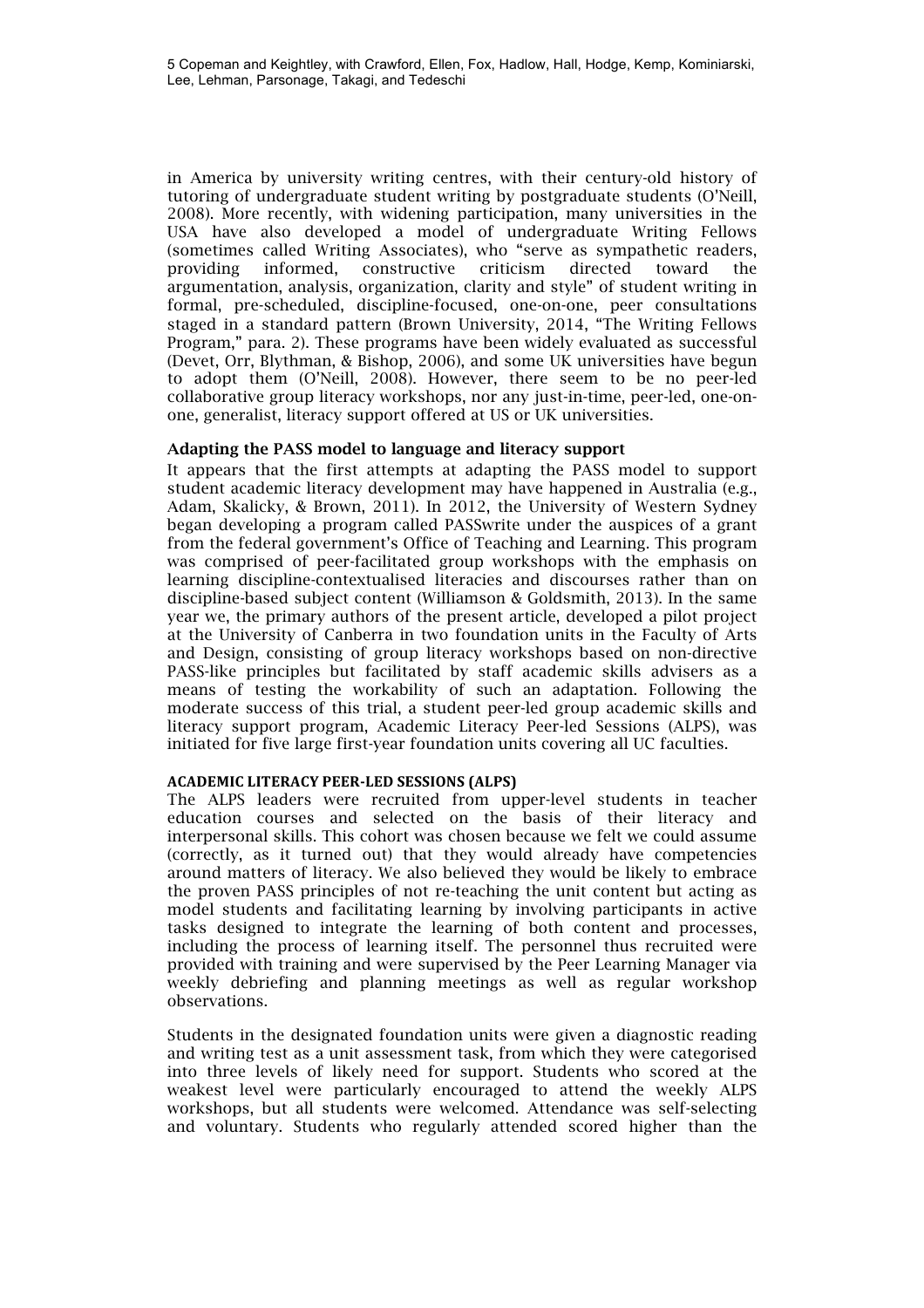average for those who did not attend; they also evaluated the workshops very positively. However attendance was low. It was low again when the ALPS program was continued in Semester 2, 2012, notwithstanding a greater effort to promote its benefits. The program was disbanded.

#### **ACADEMIC SKILLS ROVERS (ASR)**

Despite the disappointing student up-take of the ALPS program, it had demonstrated that trained student peers with good literacy and interpersonal skills could provide quality academic learning and literacy capacity-building for their less-experienced peers. What is more, we were left with three peer leaders with no program in which to exercise their skills, motivation, and experience. Thus the Academic Skills Rovers (ASRs) program was conceived, with the goal of providing peer learning advisers in places where students congregated to study (such as the library and Student Commons areas), over extended hours, without having to pre-book an appointment. The program was grounded in a similar theoretical frame to that of the PASS model as outlined in Table 1, although with a slight shift of emphasis away from behaviourist approaches towards the cognitivist and particularly the constructivist, on account of the fact that the consultations are not between commensurate peers but between students of close but unequal experience, with the more experienced Rovers providing the conditions for Vygotsky's zone of proximal development as discussed earlier.

From the outset, the ASRs were conceptually different from their closest antecedents, the American Writing Fellows, whose consultations with their peer students are pre-booked and staged to a pre-determined agenda. We chose to make this distinction on the grounds that: a) our students tend to enter more directly into their disciplinary studies with less benefit than their American counterparts from preparatory subjects focused heavily on skills and writing, and b) evidence from our own Academic Skills database indicates that literacy support is required at all student levels, not just first year. We also felt that the just-in-time nature of the ASR help would also obviate the previously mentioned hurdle of having to book an appointment.

A successful application was made for pilot funding from UC's Student Services and Amenities Fee (SSAF) revenue, under the allowable purpose of "helping students develop skills for study, by means other than undertaking courses of study in which they have enrolled" (Higher Education Legislation Amendment [Student Services and Amenities] Act, 2011).

The library already had a Rovers program in which students were employed to help staff the loans desk and provide student support with basic information literacy, research, and referencing; this necessitated some negotiation to ensure clear demarcation of the respective duties of the Library Rovers and the ASRs. To make the difference clear to the student population, it was decided that the ASRs would wear distinctive red shirts with "Academic Skills Rovers" emblazoned on them, as opposed to the blue shirts of the Library Rovers.

#### Scope of ASR service

The duties of the ASRs were delineated as providing timely, on-the-spot advice, roughly equivalent to a staff-led drop-in consultation, on academic skills issues of a relatively simple nature: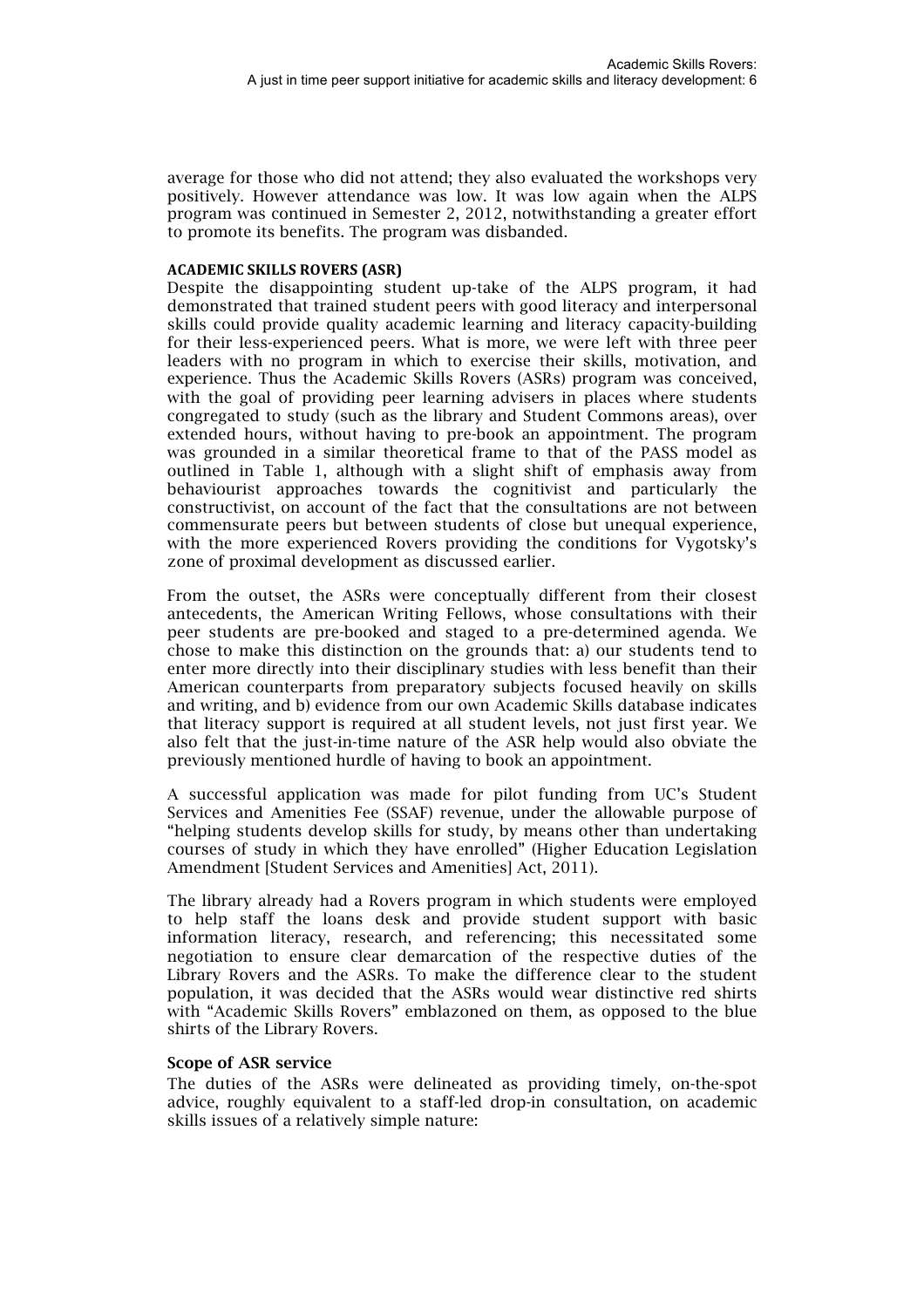- helping students understand unit outlines,
- helping students understand assignment task requirements,
- checking task fulfilment of short written assignment passages, blog posts, presentations, journal entries and so on;
- offering "glance therapy"<sup>1</sup> feedback on structure, coherence, and cohesiveness of longer written assignments,
- identifying problematic patterns of English language usage in student writing passages and suggesting means and resources to help address them,
	- giving advice about:
		- o study planning and time management,
		- o reading and research strategies,
		- o referencing, and
		- o exam preparation, and
- referring more complex and longer requests to other ASC or wider student support services.

A limit of 20 minutes was imposed both to encourage students to focus on their most pressing needs and to discourage the Rovers from straying into areas outside their designated scope. Furthermore, it was made very clear that the scope of the Rovers' services did not include proofreading, editing, or rewriting of student assignments.

#### Promotion of the service

The service was promoted throughout the university via all-student email flyers, banners on the online learning management system, notification of faculty academic staff with requests for them to encourage student use of the service, and posters around the library, Learning Commons, Academic Skills Centre, refectory, and other places of student congregation for study. Nonetheless, initial interest from students was low. As a new service with only three Rovers covering a somewhat erratic initial schedule of 20 hours per week, there was an average of only two consultations in each three hour shift, with a total of only 60 consultations in the first six weeks of operation in the second half of Semester 1, 2013. In response, the Rovers themselves began to circulate pro-actively among the students, introducing themselves and distributing flyers explaining their role. They also decided to increase their visibility by occupying a single workstation in the busiest student area, the Library Commons, rather than diluting their already small numbers over all the learning commons areas.

#### Accelerating from a slow start

 

The number of consultations started to increase in the second semester of 2013: 31 in August, 279 in September, 240 in October, and 355 in November. This growth was bolstered by the recruitment and deployment of three more Rovers in August. By the end of Semester 2, the total number of Academic Skills Rovers' consultations had reached just under 1,000—around three times the average number of students seen by each ASC staff adviser in the same period and a 40% increase in individual student consultations for the ASC as a whole.

 $^{1}$  "Glance therapy" is a term coined by our UC colleague Ros Byrne to describe a quick and expeditious analysis, diagnosis, and prescription for action on a text at structural, constitutive, and discourse levels rather than at the level of greater detail.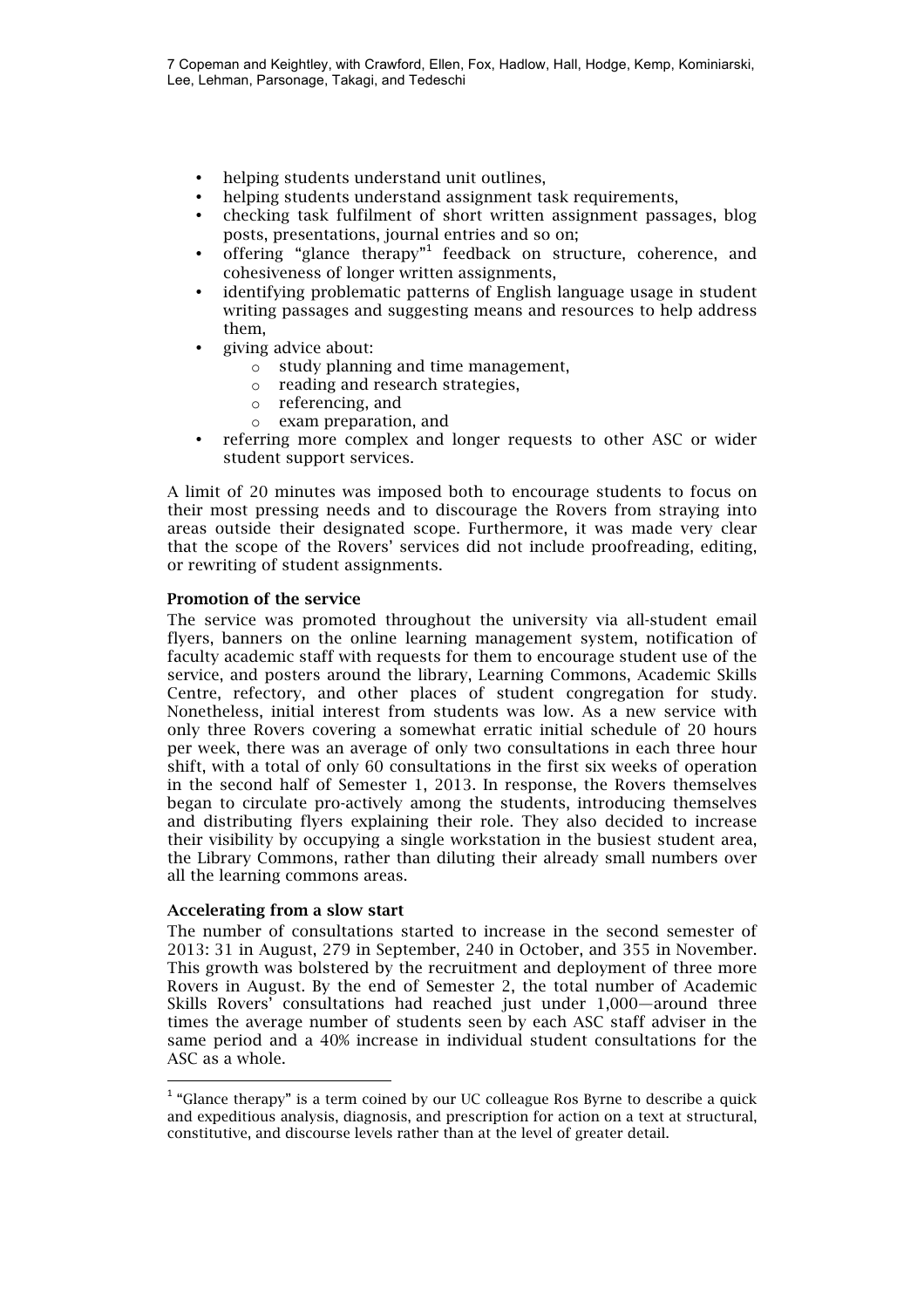This was sufficient take-up to enable a second successful application for SSAF funding (an increased amount) for 2014. By the start of Semester 1, 2014, the number of Rovers had increased to 10 and the coverage had increased to 10 hours per day on weekdays and four hours per day on Saturdays and Sundays (58 hours per week), with an average of 110 consultations per week. The new Rovers were also selected from a wider base, including students in psychology, law, and physiotherapy, some of whom were studying at postgraduate level. This enriched the diversity of disciplinary and educational perspectives within the Rover group and was made possible by including some literacy testing in the recruitment process rather than assuming literacy skills would only reliably reside in education students, as had been the original practice.

#### **PROGRAM EVALUATION**

Three tools were used to assess the Academic Skills Rovers program up to the end of Semester 1, 2014:

*1. The Academic Skills Centre Online database (ASCO)*

ASCO is used to collect data on all Academic Skills Centre advisers' consultations, including Rovers' consultations. Rovers enter their consultation data themselves, and ASCO provides reports on student demographics and the number of consultations in any given time period. Screenshots of the data entry portal and the reports page are provided in Appendix 1.

*2. Student Evaluations (SEs)*

Student Evaluations were conducted over a period of three weeks via a 12 question paper form given to students after they had completed a Rover consultation. Completing the evaluation was optional. The forms were anonymous and collected in a sealed box. Questions were both demographic and attitudinal, with students asked to identify what they had expected and received from the consultations, together with their opinions on the experience of the service, using a 5-point scale. The survey design largely mirrored the one used for student evaluations of ASC staff advisers, thus allowing comparisons between the two groups.

*3. Academic Skills Rovers online survey* 

The Rovers completed an online survey seeking comments about their experiences in the job. They identified the pertinent skills they felt they possessed and needed, the challenges they faced, and some suggestions for the future of the program.

Screenshots of the ASCO data entry reports pages (Appendix 1), as well as blank forms for both the SEs (Appendix 2) and the ASR online survey (Appendix 3), are included at the end this article.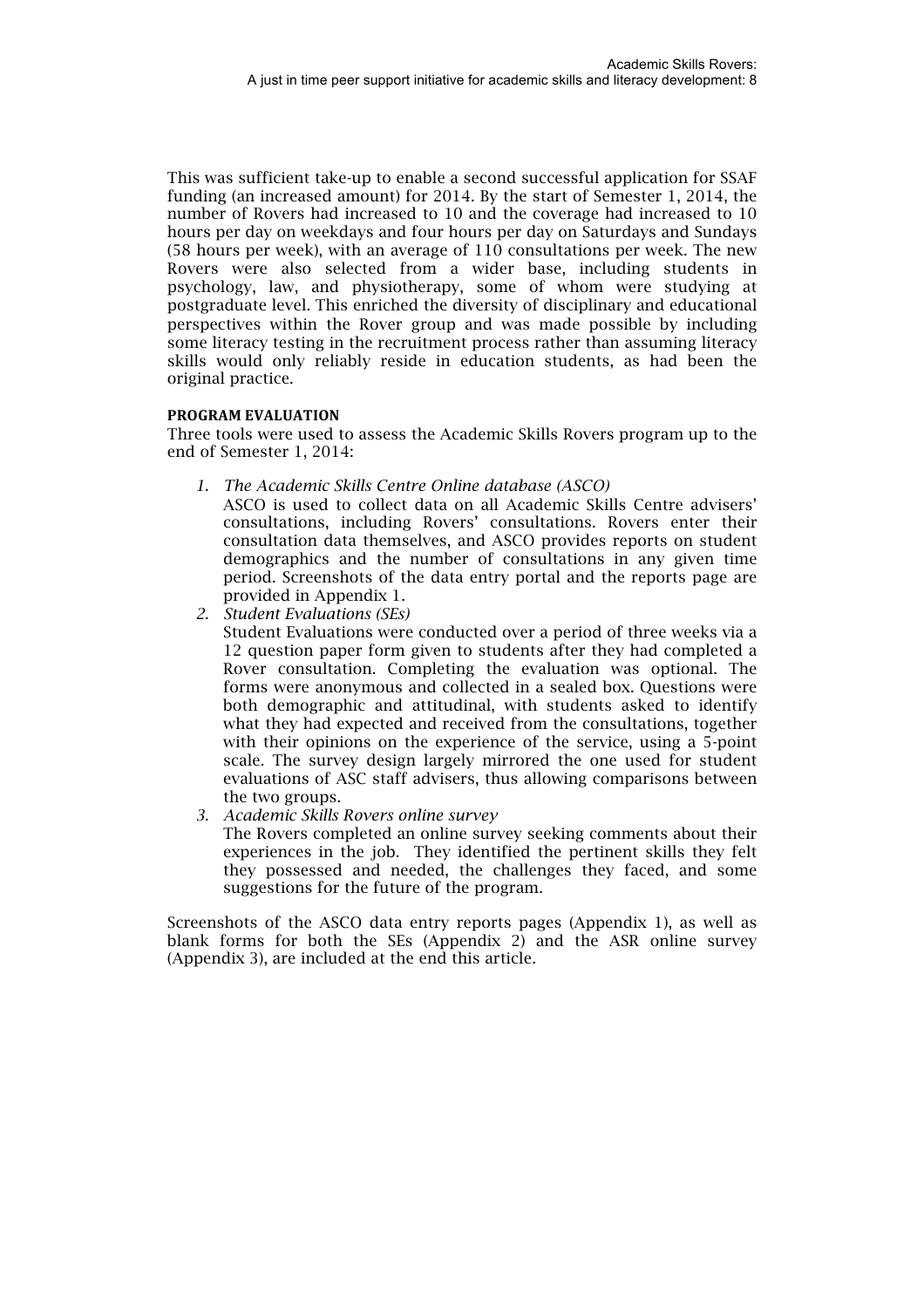9 Copeman and Keightley, with Crawford, Ellen, Fox, Hadlow, Hall, Hodge, Kemp, Kominiarski, Lee, Lehman, Parsonage, Takagi, and Tedeschi

#### **FINDINGS AND DISCUSSION**

#### ASCO

The ASCO database provides a record of the number of students seen by the Rovers, along with some demographic information about them. It also provides similar information about the student consultation activity of the ASC staff advisers, which is a primary baseline for the evaluation of the effectiveness and reach of the ASR program.

So, for example, ASCO tells us that in Semester 1, 2014, ASC staff advisers recorded a total of 938 consultations (drop-ins and longer sessions, including specialised ones for higher degree by research [HDR] students), while in the same period, Rovers recorded 1186 (only drop-in-type sessions, with none specialised). However there are different demographic characteristics of each cohort, such as the relative numbers of domestic and international students seen by each service (Figure 1).



*Figure 1.* Number of consultations in Semester 1, 2014, of domestic and international students by Academic Skills Advisers and Academic Skills Rovers.

The high proportion of international students conferring with Rovers is significant, especially when considering that the international students seen by staff advisers include specialised HDR consultations that typically have a high percentage of such students. ASCO also reports that compared with the ASC staff advisers, the ASRs seem particularly attractive to certain student cultural cohorts, especially those from Africa (Nigeria, Sudan, and Zimbabwe). We currently have no research evidence to explain this phenomenon but will seek it in the next phases of program evaluation.

Comparative numbers of consultations of staff advisers and Rovers with undergraduate and postgraduate students (Figure 2) reveal that the Rovers are seeing nearly as many postgraduate students as the staff advisers.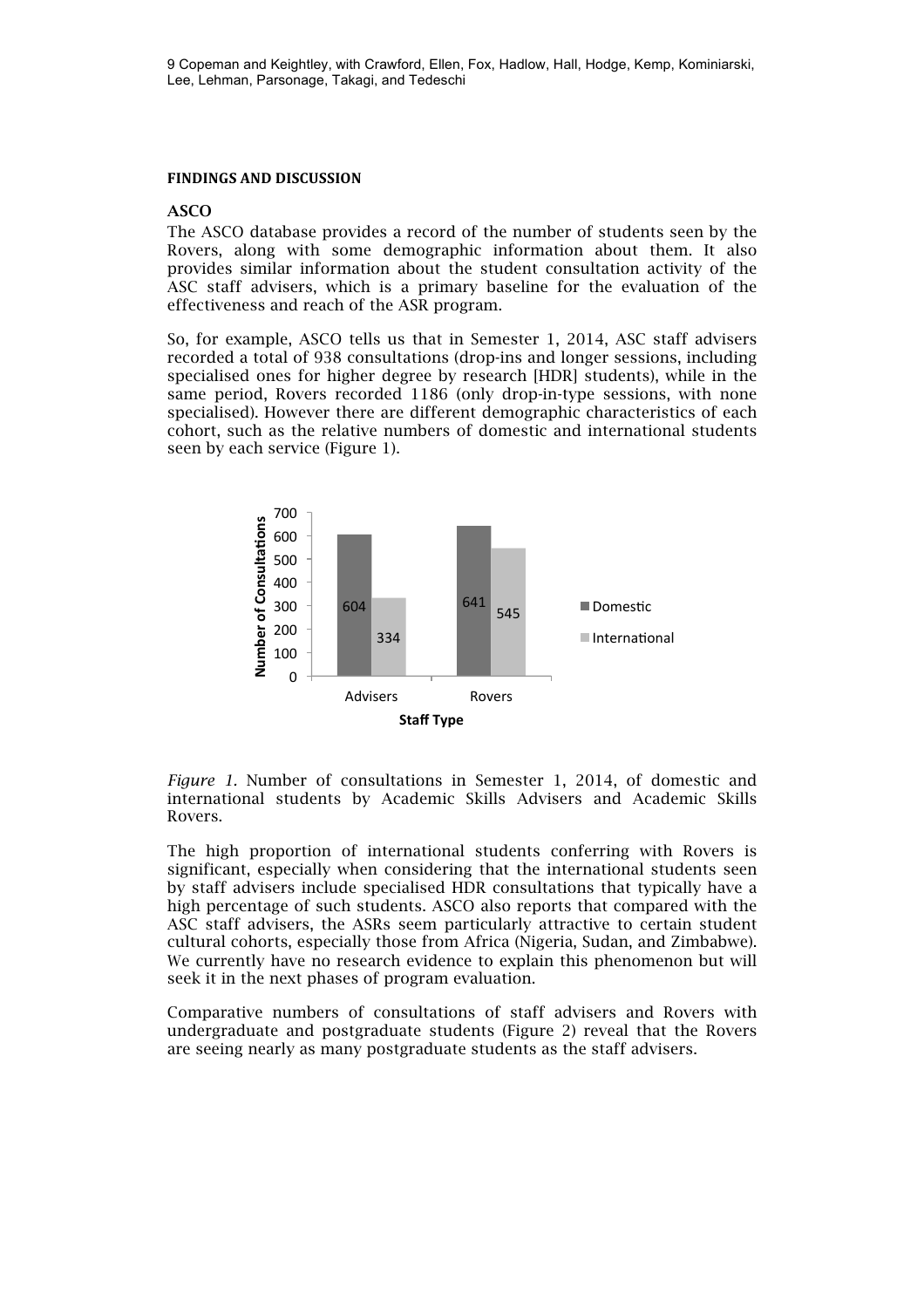

*Figure 2.* Number of consultations in Semester 1, 2014, of undergraduate and postgraduate students by Academic Skills Advisers and Academic Skills Rovers.

The fact that postgraduate students accept the ASRs as genuine peers who can help them, without needing to know what level of qualifications the ASRs are studying, bears witness to the notion that the literacy and learning support needs of students do not necessarily correlate with their level of study and that well-trained, sensitive peer advisers can adapt to each student's personal learning context.

#### Student evaluations

A total of 159 students handed in SEs (see Appendix 2 for a copy of the evaluation form). This represented 49% of the students recorded in ASCO as having seen Rovers in the survey period. Of the students completing the SEs, 84% were undergraduates and 60% were international.

The main three things they said they hoped to learn (out of 11 possible options – see Appendix 2) were:

- 1. "understanding an assignment question and what I have to do to answer it" (47.2%),
- 2. "checking the structure and /or task completion of all or part of my draft assignment" (43.4%), and
- 3. "referencing" (43.4%).

The most important thing they said they actually learned from the consultation (an open question) fell into four main categories:

- 1. referencing (26% of answers),
- 2. grammar and writing (24% of answers),
- 3. how to approach the assignment (18% of answers), and
- 4. structure of the required genre (16% of answers).

Students were also invited to comment, via a 5-point scale (*strongly agree*, *agree*, *neutral*, *disagree*, *strongly disagree*) on whether: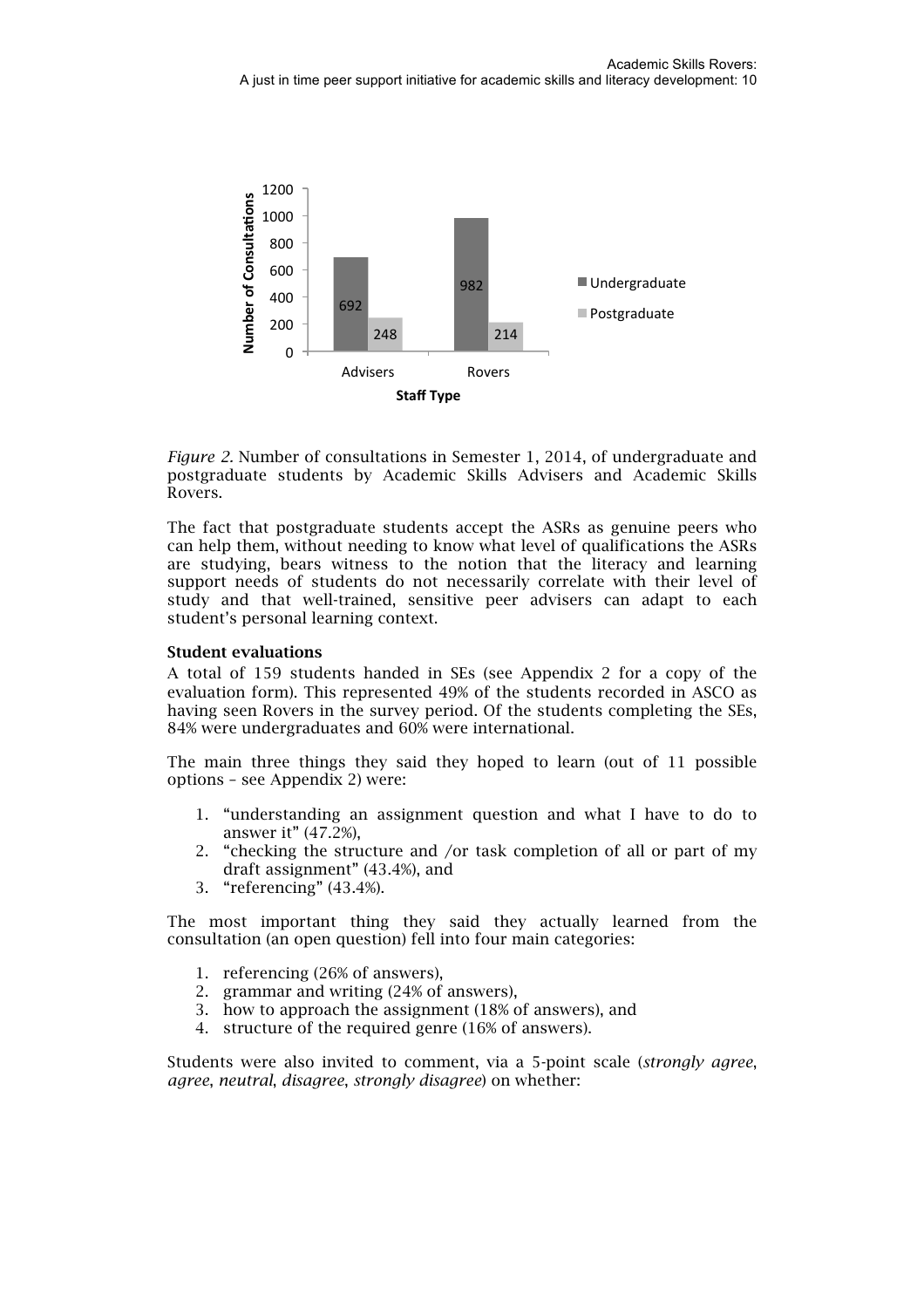- 1. what they learnt would help them to do the same task they sought help with in the future,
- 2. the advice would help them with similar tasks,
- 3. the Rover helped them identify their learning needs,
- 4. the Rover was easy to understand and talk to,
- 5. they would recommend Rovers to other students, and
- 6. they would be likely to use other Academic Skills services.

Between 92% and 98% of respondents selected strongly agree or agree for these questions, with "I am likely to recommend AS Rovers to other students" receiving the highest number of positive responses. Fewer than 0.5% selected disagree or strongly disagree, with only 4% selecting the neutral option.

The student responses to these questions on the Rover SEs differ in some illuminating aspects from student responses to the same questions in the most recent SEs of consultations with ASC staff advisers, as shown in Figure 3. For instance, the relatively low ranking given "checking the flow, consistency and quality of writing" by Rovers compared with staff advisers suggests that the greater expertise of the latter is more likely to be sought for more complex and detailed tasks. The corollary is also indicated in the relatively higher demand on Rovers for advice on less complex or more mechanical topics like unpacking assignment questions and referencing.



*Figure 3.* Advice sought from Academic Skills Rovers compared with Staff Advisers (by frequency rank).

The student evaluation form also invited students to make "any other suggestions or comments." Of the 48 students who provided answers (30% of total respondents), three suggested that the time limit be extended beyond 20 minutes. However, the fact that these represent fewer than 2% of all evaluation respondents indicates that the 20 minute time-frame is generally accepted by students as sufficient.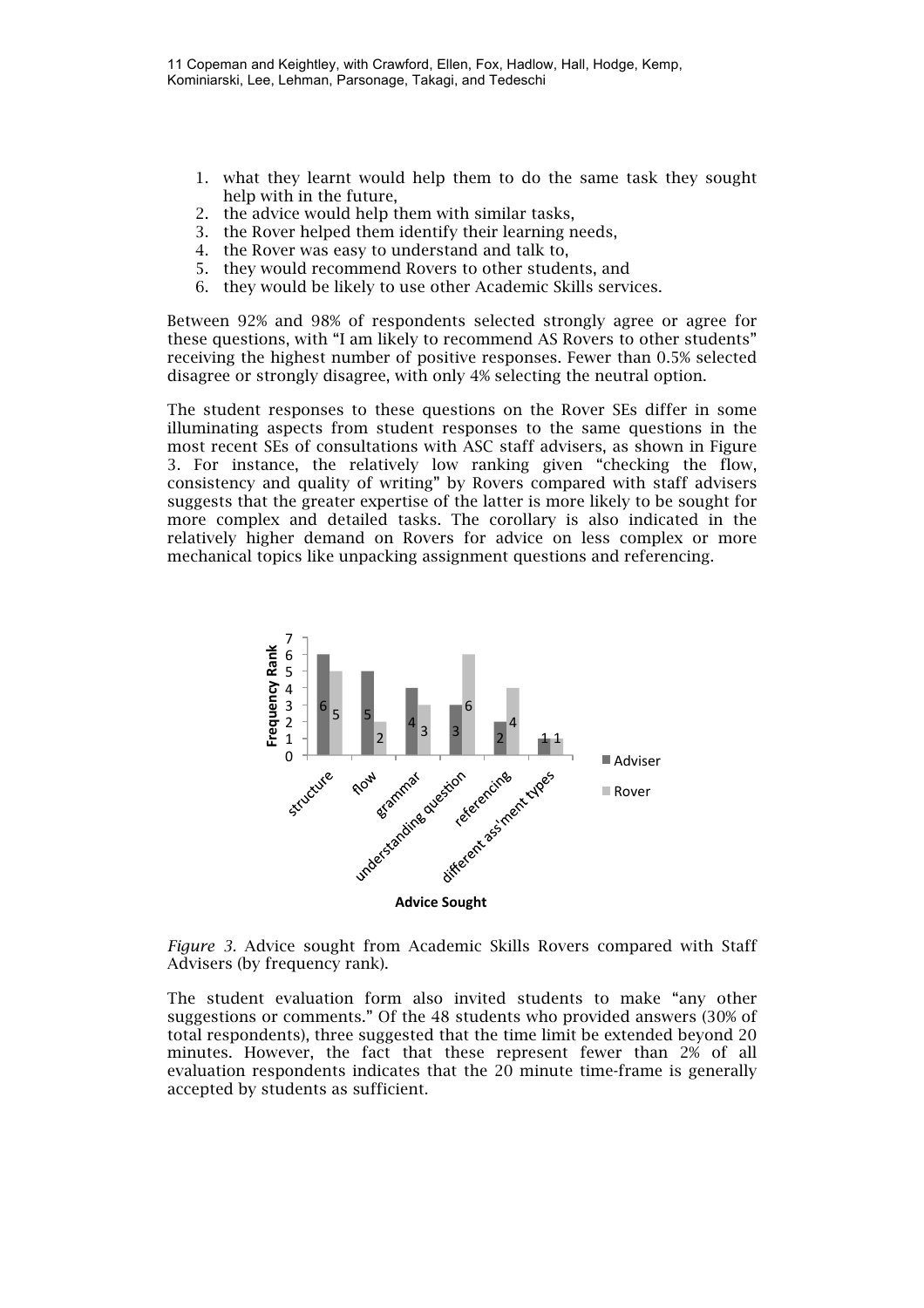Of the other open responses, 36 (75%) used the opportunity to express their appreciation, with statements such as "I believe it was a very great idea that university has put this kind of system that these great people are helping student" and "very friendly and made me feel more confident in myself to complete my argumentative essay. I feel like I have support which is really nice." There were no negative responses to the "any other suggestions or comments" question.

#### Academic Skills Rovers online survey

All the Rovers responded to the 20 question online survey (see Appendix 3 for a copy of the form). Overall they were very positive about their role; 100% were satisfied or very satisfied with the training, and 90% were satisfied or very satisfied with the job in practice.

They identified the most important skills they felt they required (in descending order of importance) as:

- communication and empathy,
- meticulousness and attention to detail, and
- high level capabilities in academic literacy.

while also expressing a desire for further training (by frequency rank) in:

- referencing, particularly in discipline-specialised forms such as law, and
- common grammar issues.

The most frequently reported skills they already possess but feel are underused revolve around information technology and a sense that the Rover service could be expanded to encompass a web presence and the use of elearning technologies.

They also perceived some challenges, the most common of which was balancing the constraint of the 20 minute timeframe with the high needs of the students. As one Rover put it, the most difficult aspect of the job is: "Dealing with students wanting so much, in such little time - trying to meet students' expectations when it can't be done all the time". The fact that the Rovers perceive the 20 minute limit to be more of a problem than the students do probably reflects the fact that the Rovers can see more language and literacy problems in students' work than the students themselves and have an understandable desire to help address them all rather than just the most pressing ones.

Other common Rover concerns were about the high demand for grammar help and pressure from students to edit their work.

It is noteworthy that the Rovers themselves have developed ways of addressing these challenges. For example, one of the survey respondents outlined a strategy for dealing with both the limited timeframe and the demand for editing:

In this situation 1) I am up front about telling them that I won't edit their work but I will look at it to see if there are any major grammar issues or if they have answered the question. 2) I tell them I can only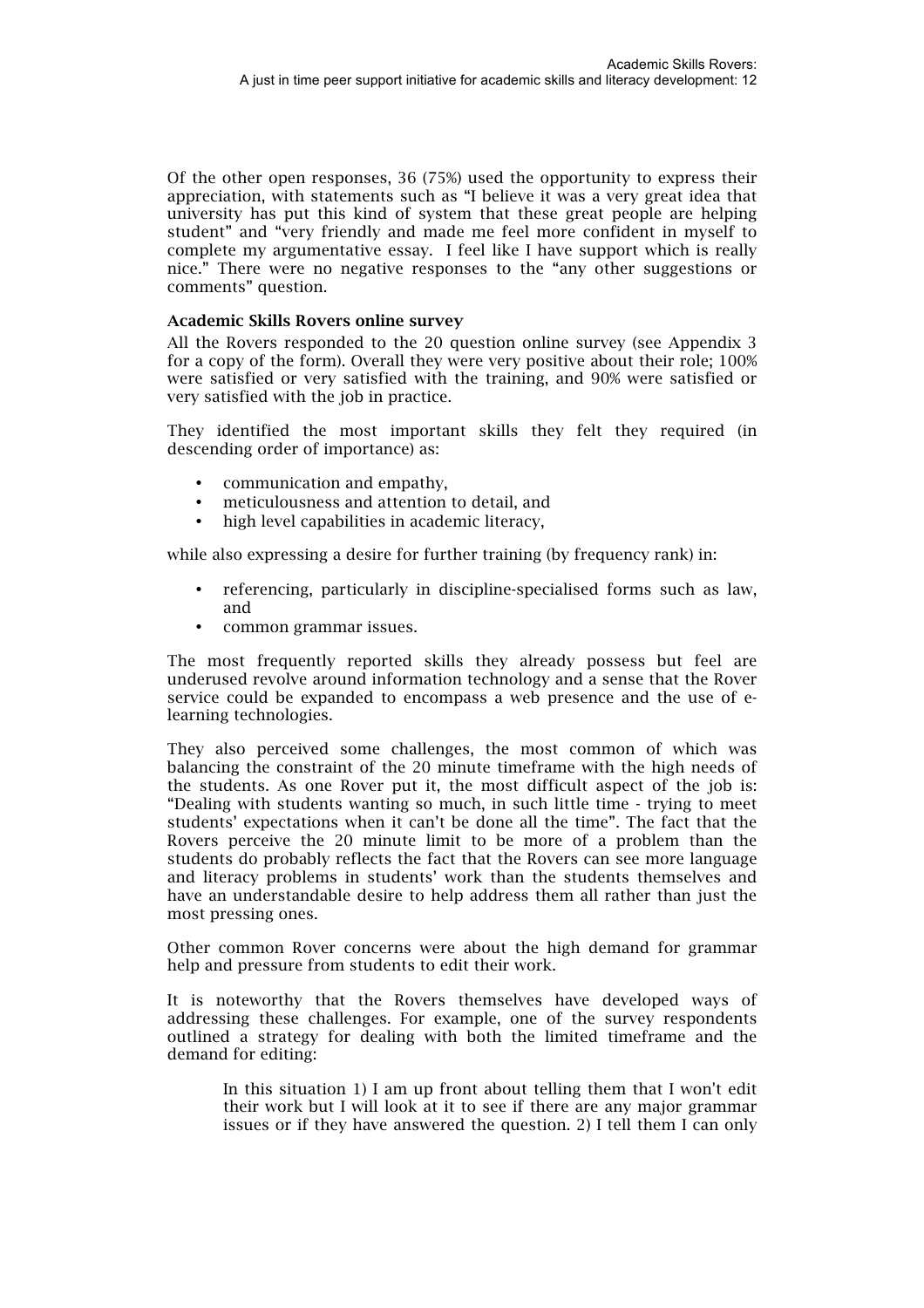spend 20 mins with them and I remind them of the time about half way through a consultation. 3) I focus on big picture issues (i.e. structure and whether they answered the question) rather than getting bogged down in specific grammar rules which they are never going to remember anyway. 4) I question them to get them actively involved in revising their work (which also allows me to gauge their personalities and whether they are looking for a quick 'grammar fix' and are reluctant to other suggestions or whether they are shy students who need some encouragement and practical strategies). 5) I give them a pen to write changes down and I will frequently prompt THEM to write it down instead of me.

Indeed, we find that as the Rovers become more experienced, they are not only fulfilling their originally designated duties but also working as active agents to grow and fine-tune the job description in response to their frontline experience of how best to address student needs.

#### Academic Skills Rovers as change agents

The concept of students as change agents in higher education involves engaging them as "co-partners and co-designers in all university and department learning and teaching initiatives, strategies and practices" (Healey, 2014, p. 1). Dunne and Zandstra (2011) also assert that students are change agents when they can have a direct role in producing change, rather than just being asked their opinions. By these lights, the Academic Skills Rovers at UC have become change agents. Although the program was initiated by staff, it has been the Rovers themselves who have implemented, adjusted, and improved on it, by:

- developing a system of shift scheduling on Google Drive,
- relocating their services to one highly visible space in the Library Commons,
- identifying common student misperceptions of Rovers' roles and promoting a more accurate explanation of the service,
- developing and sharing strategies responsive to particular student needs,
- analysing their own technological needs and providing a rationale for the purchase of appropriate devices and software,
- proposing additional topics for training,
- presenting training sessions to each other,
- providing input into the design of both the Student Evaluation form and their own online survey, and
- providing feedback by answering the online survey.

As one Rover stated in that survey: "What I love about this job is that Rovers are allowed to and are encouraged to come up with new design solutions to improve the service we provide."

#### **FUTURE DIRECTIONS**

#### **Prospects**

The growth in the number of students using the service, together with their positive evaluations of it, suggest that it is already perceived as a significant element in learning support at UC. Initial teething problems have been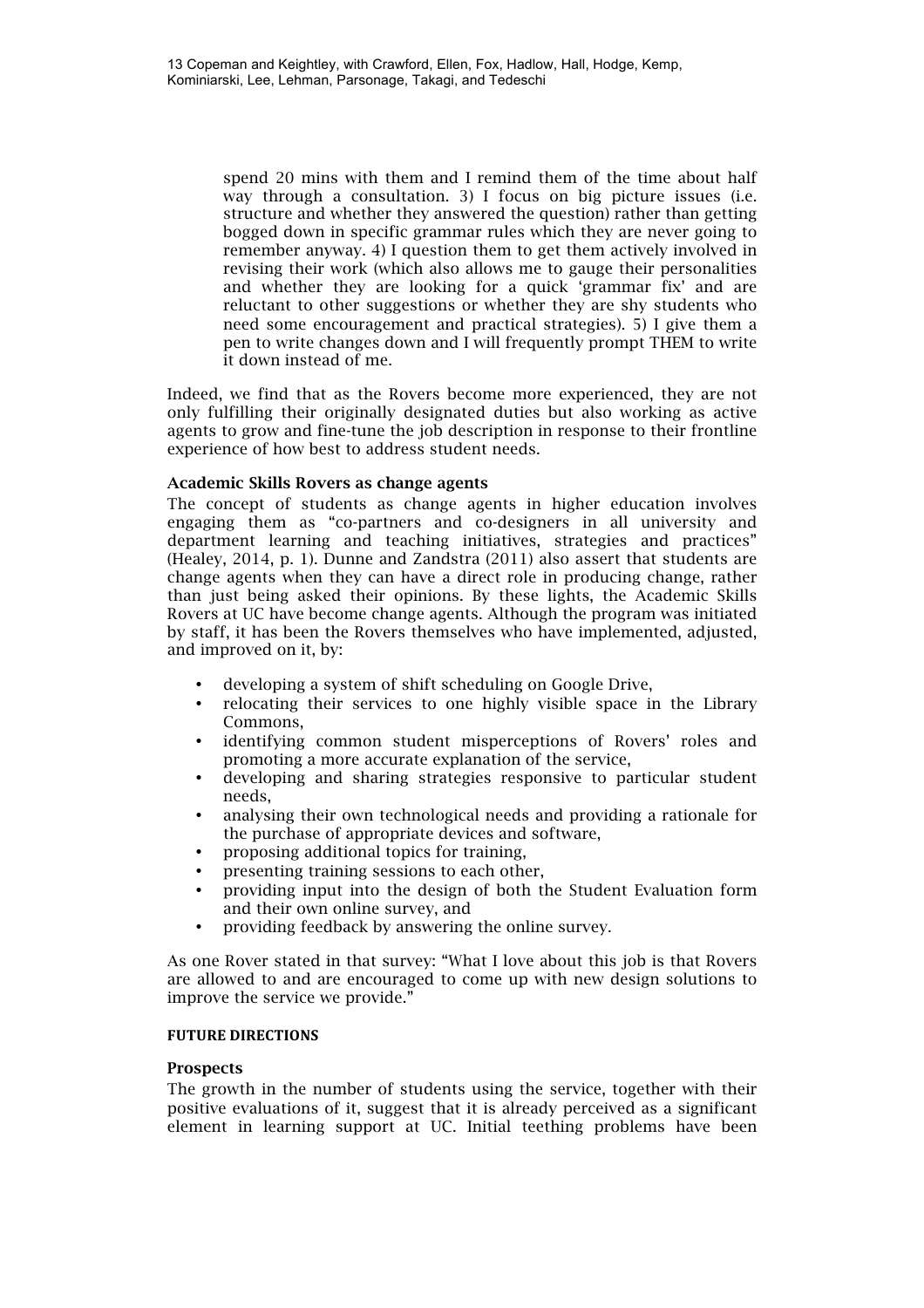addressed, and the original program goals are being achieved if not exceeded. Most of the challenges perceived by the Rovers can and will be met with further adjustment and training.

The appeal of the service to international students will be investigated in detail, especially its popularity with the African cohort underrepresented in other kinds of learning support. Understanding the reasons for this may open up potential avenues of connection with other groups currently disinclined to seek help, such as students from a refugee background.

Notwithstanding frustrations with the 20 minute timeframe that have been felt by some students and most of the Rovers, it is unlikely that we will relax it. This is because it is vital to ensure equity of access by not allowing Rover availability to be monopolised by particular students and to minimise the temptation for Rovers to correct or edit student work. There are, however, occasions when more than one student wants help with the same assignment and Rover-facilitated group work takes place. This model can potentially be built on to enable longer, more structured group sessions to be held—a potential return, via a different path, to the original concept of ALPS from which the ASR program emerged.

Rovers have already teamed with UC PALS leaders in a particular subject unit to provide group workshops addressing both unit content and literacy issues simultaneously. Moreover, one Rover has served as a consultant to a faculty unit convenor to help her develop the curriculum and a full suite of activities for weekly literacy workshops to be facilitated by the convenor herself. Both of these trajectories present possibilities for further development.

A further expansion of the ASR concept has been the introduction of an evening service to students living in campus residences, with the support of the residence administrators. This trial program has been evaluated as successful, so the "Resi-rovers" program will be extended in coming semesters.

We are actively investigating ways in which the ASR service can be expanded to include an online presence.

#### **Cautions**

The cost of the Rovers service, including the casual wages of the Rovers, the provision of materials, uniforms, and mobile computer devices, and a proportion of the Peer Learning Manager's salary to cover the fraction of her time devoted to coordinating and supervising the Rovers, amounts to roughly the same as it would cost to employ one full-time Level B academic staff adviser. This arguably represents high value for money. However, the service so far has been funded only from SSAF revenue, requiring an annual application in competition with other UC services, with no guarantee of success. To ensure continuation and further development of the service, there is a need to "mainstream" the funding in central budgetary processes.

Another concern has been an initial perception by some UC academic staff advisers that because of the Rovers' relative lack of formal qualifications and experience, they would be unable to provide advice of sufficient substance to be genuinely useful to the students they serve. This view is reinforced by Williamson and Goldsmith (2013, p. 3) who argue that the only viable model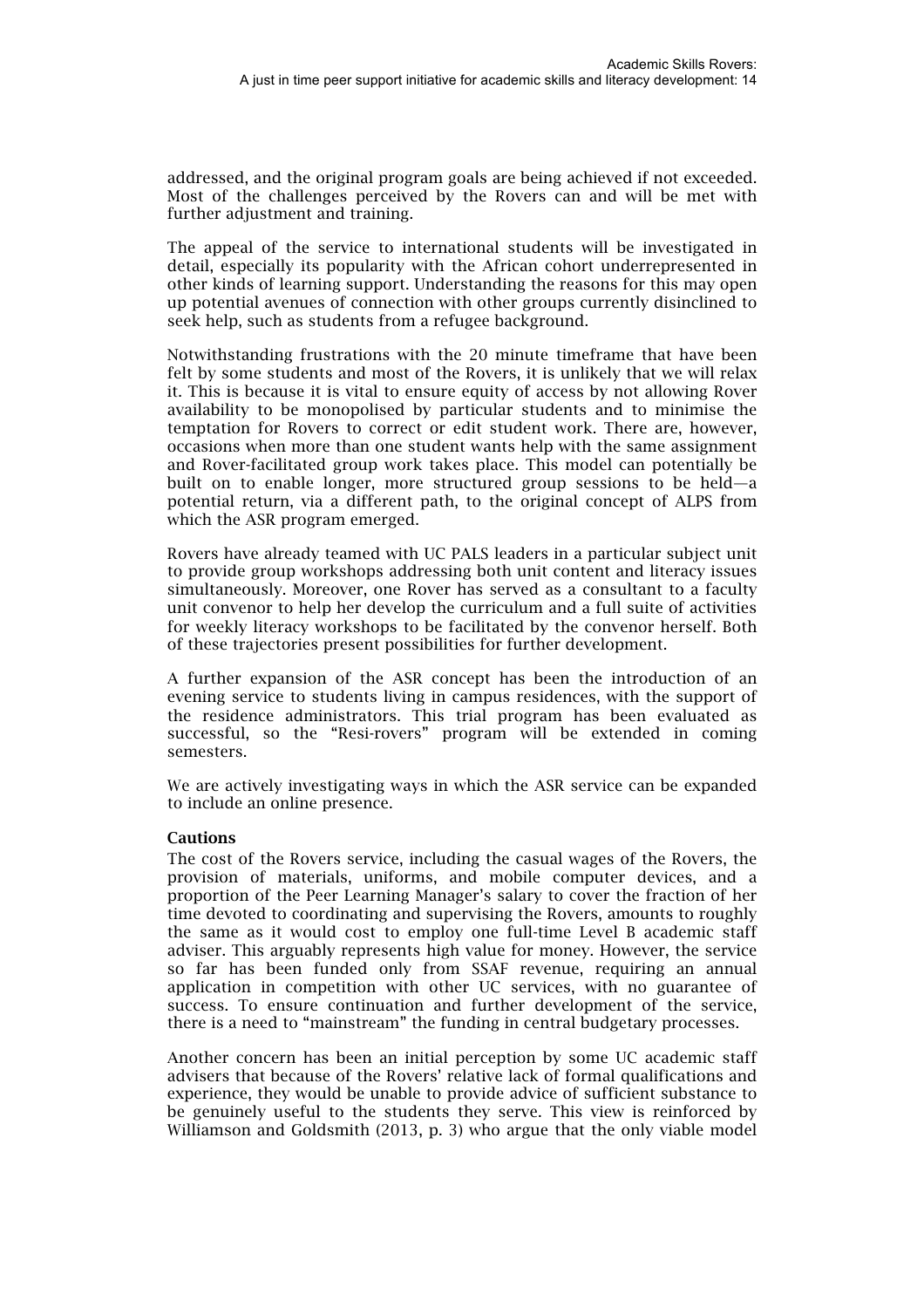of peer-led student literacy development support is that of group workshops. They dismiss the idea of peer-led, one-to-one, writing support programs as deficit-model "fixing" rather than "contextualised, discipline-specific writing development" and assert that such programs "can inculcate remediation and dependence in place of self-reliance and resourcefulness," while also carrying "the risk of becoming little more than editing and proofreading services." Williamson and Goldsmith present no evidence to support these claims, which are contradicted widely in the literature (e.g., Devet et al., 2006; Lillis, 2006; O'Neill, 2008). The discipline-integrated, student-centred, and highly personalised nature of individual consultations need not be automatically diminished because the consultant is a trained student peer rather than a staff adviser, and trained peer consultants are no more intrinsically likely to resort to simple proofreading and editing than are staff advisers.

Our way of attempting to address the misgivings of our own UC staff colleagues has been to set in place structures that bring the staff advisers and Rovers into closer understanding of each others' roles, such as by inviting Rovers to observe and ask questions about staff consultations and by inviting staff advisers to observe and give feedback on Rover consultations. Some Rovers have also attended student workshops conducted by staff advisers. Through such processes, the concerns about service quality appear to have been somewhat allayed.

Other concerns remain, however. Staff advisers accept in principle that an adjustment of their duties to include more collaboration with faculty colleagues to develop curriculum-integrated models of skills development is a logical response to the changes in student demand brought about by the introduction of the ASRs, but in practice they have experienced some difficulties with the transition. Any institutions contemplating introducing a peer-led academic language and literacy support program similar to UC's ASRs will need to be mindful of the inherent change management implications for existing academic skills staff, particularly the possible need for formal programs to reskill and refocus them towards new balances of tasks and functions.

Addressing such concerns and any others in the wider academic skills and peer learning communities will need to be underpinned by hard evidence of success of the program. We acknowledge the limitations of the evidence presented here, derived as it is mostly on evaluations based on student opinions rather than objective measurable outcomes. As the program develops we will investigate other measures such as interventional studies comparing the quality of a student's work before a consultation and again after they have incorporated changes based on the consultation, and comparing final grades of students who sought Rover support with grades of a control group who did not. Yet even such evaluations as these are also likely to have limitations, as it is almost impossible to eliminate the influence of other variables when measuring something as multi-faceted as learning. It will be the amassing of a range of evidence from different angles that is likely to provide the most persuasive case in the longer term.

#### **CONCLUSION**

Thanks in no small part to the active agency of the Rovers themselves, the scheme has exceeded its original anticipated benefits. It has: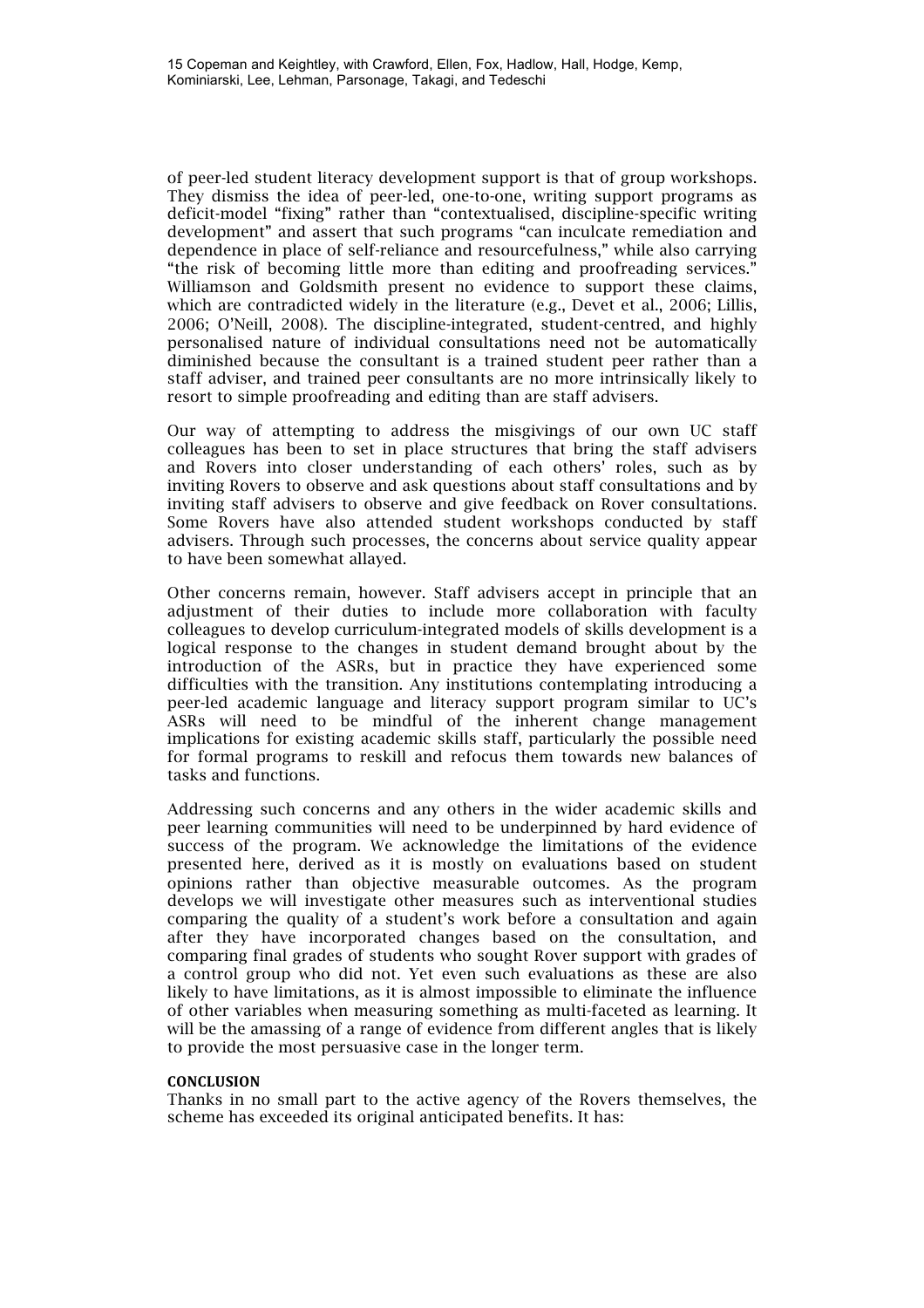- extended the effectiveness (including cost-effectiveness), availability, and visibility of ASC services,
- supplemented staff-based individual consultations and reduced demand for staff-based drop-in consultations, thus releasing the lecturers to provide services that better use their expertise levels,
- made learning advice and support available to greater numbers of students than had been available just from staff-based services,
- provided just-in-time advice for extended hours in places where students congregate for study,
- provided a peer-based avenue of learning support for students who feel uncomfortable in approaching an academic staff member, at least initially, and
- developed the skills and personal attributes of the senior students recruited as Rovers, with potential benefits to their future employability.

These benefits have been recognised institutionally with the bestowal of a 2014 University of Canberra Vice-Chancellor's Excellence Award in the category of Programs that Enhance Learning.

Notwithstanding such achievements, the process of refining the service, including the assembly of more varied and rigorous evidence of success, will continue with the collaboration and engagement of the Rovers and the students they serve.

#### **REFERENCES**

- Adam, A., Skalicky, J., & Brown, N. (2011). Planning sustainable peer learning programs: An application and reflection. *The International Journal of First Year in Higher Education*, *2*(2), 9-22.
- Arenas, M. (2012, January 28). What is peeragogy? [Web log post]. Retrieved from http://arenastudies.wordpress.com/2012/01/28/what-is-peeragogy/
- Australian National Centre for PASS. (n.d.). *PASS: Peer Assisted Study Sessions.*  [Booklet distributed in PASS Supervisor Training]. Wollongong, Australia: University of Wollongong.
- Bennett, N., Dunne, E. & Carré, B. (2000). *Skills development in higher education and employment.* Buckingham, England: The Society for Research into Higher Education.
- Berry, L., Collins, G., Copeman, P., Harper, R., Li, L., & Prentice, S. (2012). Individual consultations: Towards a 360-degree evaluation process. *Journal of Academic Language and Learning, 6*(3). 16-35.
- Brown University. (2014). The Writing Fellows Program*.* Retrieved from http://www.brown.edu/academics/college/support/writing-fellows/
- Chanock, K. (2007a). What academic language and learning advisers bring to scholarship of teaching and learning: Problems and possibilities for dialogue with the disciplines. *Higher Education Research and Development, 26*(3), 269-280.
- Chanock, K. (2007b). Valuing individual consultations as input into other modes of teaching. *Journal of Academic Language and Learning, 1*(1), 1-9.
- Devet, B., Orr, S., Blythman, M., & Bishop, C. (2006). Peering across the pond: The role of students in developing other students' writing in the US and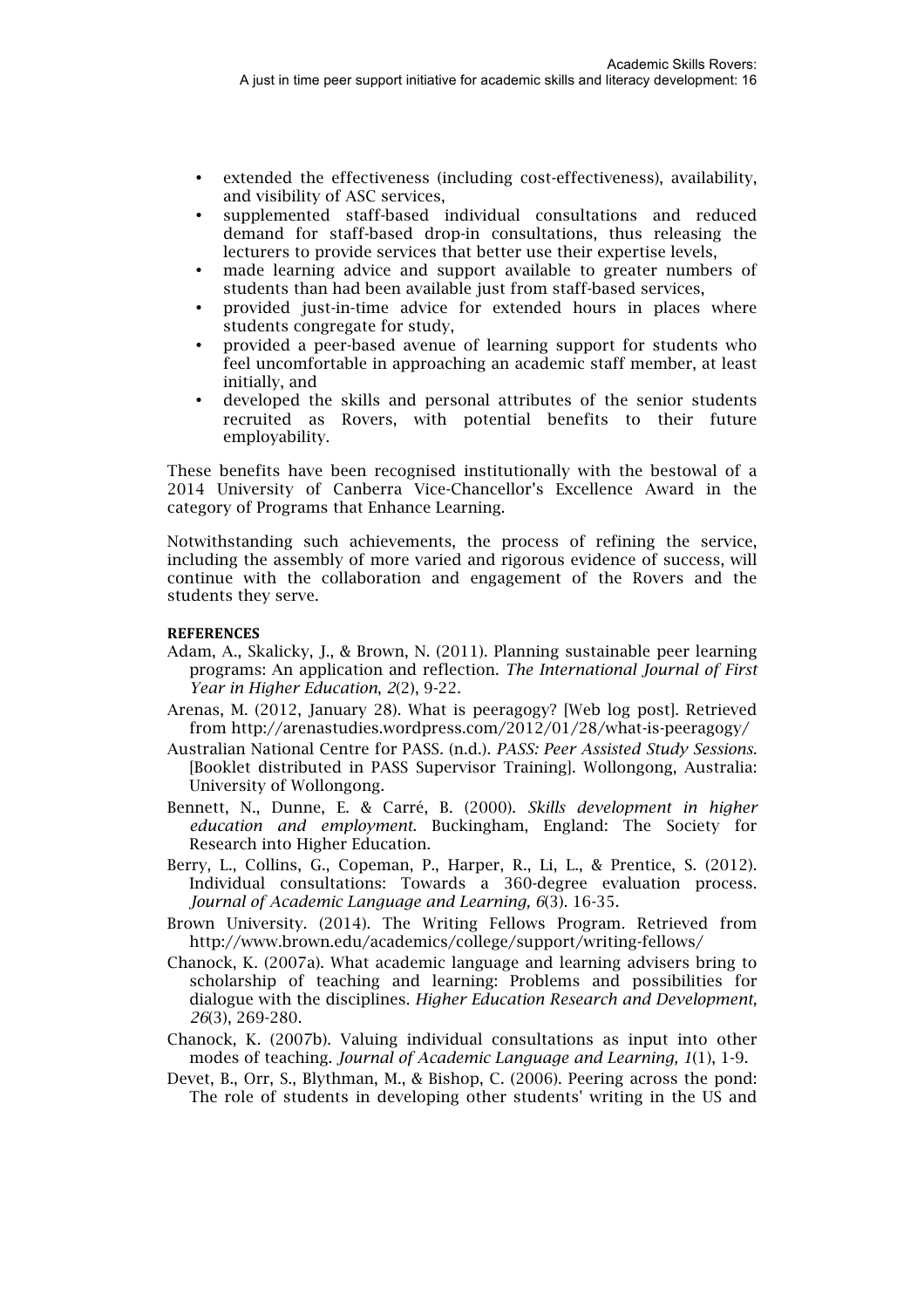17 Copeman and Keightley, with Crawford, Ellen, Fox, Hadlow, Hall, Hodge, Kemp, Kominiarski, Lee, Lehman, Parsonage, Takagi, and Tedeschi

UK. In L. Ganobcsik-Williams (Ed.), *Teaching academic writing in UK higher education* (pp. 196-211). Basingstoke, England: Palgrave Macmillan.

- Dunne, E., & Zandstra, R. (2011). *Students as change agents: New ways of engaging with learning and teaching in Higher Education.* Bristol, England: ESCalate.
- Goldingay, S., Hitch, D., Ryan, J., Farrugia, D., Hosken, N., Lamaro, G., … Macfarlane, S. (2014). "The university didn't actually tell us this is what you have to do": Social inclusion through embedding of academic skills in first year professional courses. *The International Journal of the First Year in Higher Education*, *5*(1). 43-53.
- Healey, M. (2014). *Students as change agents in learning and teaching in higher education.* Retrieved from: www.mickhealey.co.uk/resources
- Higher Education Legislation Amendment (Student Services and Amenities) Act 2011, Section 19-38 (4). Retrieved from http://www.comlaw.gov.au/Details/C2011A00130
- Horstmanshof, L., & Brownie, S. (2013). A scaffolded approach to discussion board use for formative assessment of academic writing skills. *Assessment & Evaluation in Higher Education, 38*(1), 61-73.
- Huijser, H., Kimmins, L., & Galligan, L. (2008). Evaluating individual teaching on the road to embedding academic skills. *Journal of Academic Language and Learning, 2*(1), 23-38.
- Lillis, T. (2006). Moving towards an "academic literacies" pedagogy: Dialogues of participation. In L. Ganobcsik-Williams (Ed.), *Teaching academic writing in UK higher education* (pp. 30-45). Basingstoke, England: Palgrave Macmillan.
- McGuire, S. (2006). The impact of Supplemental Instruction on teaching students how to learn. *New Directions for Teaching and Learning, 106*, 3- 10.
- O'Neill, P. (2008). Using peer writing fellows in British universities: Complexities and possibilities. *Across the Disciplines: A Journal of Language, Learning and Academic Writing, 5*(1). Retrieved from http://wac.colostate.edu/atd/fellows/oneill.cfm
- Siemens, G. (2003). *Learning ecology, communities, and networks: Extending the classroom.* Retrieved from

http://www.elearnspace.org/Articles/learning\_communities.htm

- Tapper, J., & Gruba, P. (2000). Using a 'conference' model to teach communication skills in a communication across the curriculum program. *Language and Learning Across the Disciplines, 4*(1), 55-65.
- Vygotsky, L. S. (1978). *Mind in society: The development of higher psychological processes* (M. Cole, V. John-Steiner, S. Scribner, & E. Souberman, Eds. & Trans.). Cambridge, MA: Harvard University Press.
- Williamson, F., & Goldsmith, R. (2013). PASSwrite: Recalibrating student academic literacies development. *Journal of University Teaching & Learning Practice 10*(2). Retrieved from http://ro.uow.edu.au/jutlp/vol10/iss2/5/
- Wilson, K., Li, L., & Collins, G. (2011). Co-constructing academic literacy: Examining teacher-student discourse in a one-to-one consultation. *Journal of Academic Language and Learning, 5*(1), 139-153.
- Wingate, U. (2006). Doing away with 'study skills'. *Teaching in Higher Education, 11*(4), 457-469.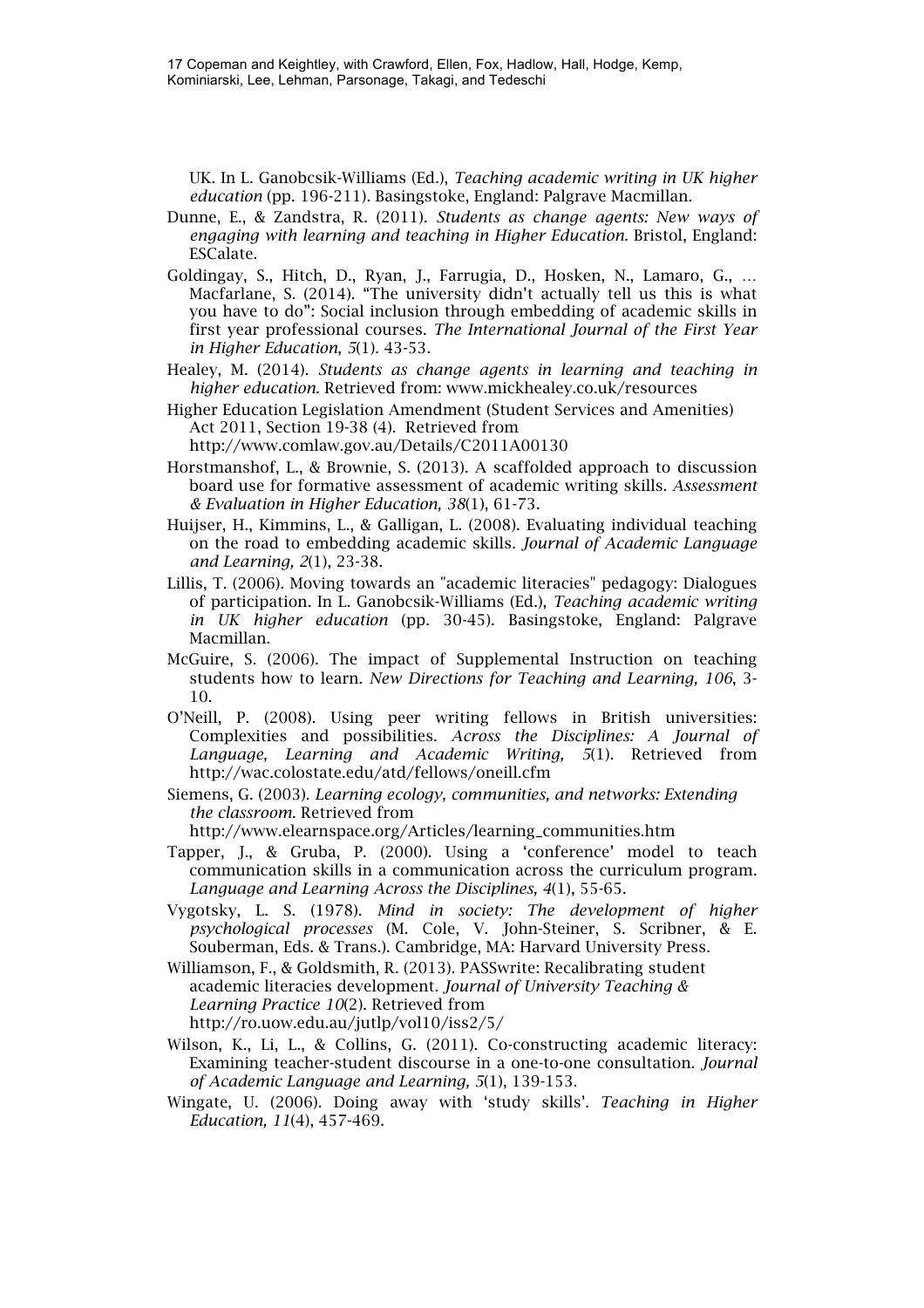#### **APPENDIX 1:**

#### Screenshots from Academic Skills Centre Online (ASCO) Database

### ASCO Consultation Notes Entry Page

| Add Consultation Notes - Google Chrome |                               |
|----------------------------------------|-------------------------------|
| aspo/consultationadd.cfm?id=3048118    |                               |
|                                        | <b>Add Consultation Notes</b> |
|                                        |                               |
| <b>Student ID 3048118</b>              |                               |
|                                        | Date 20/08/2014               |
|                                        | <b>Time</b> 15:20             |
|                                        | Tutor Polly<br>$\mathbf{v}$   |
|                                        | Attended Attended v           |
|                                        |                               |
|                                        |                               |
| $\mathbf{Notes}$                       |                               |
|                                        |                               |
|                                        |                               |
|                                        |                               |
|                                        | Add notes                     |
|                                        |                               |
|                                        |                               |
|                                        |                               |
|                                        |                               |
|                                        |                               |
|                                        |                               |
|                                        |                               |
|                                        |                               |
|                                        |                               |
|                                        |                               |
|                                        |                               |
|                                        |                               |
|                                        |                               |

ASCO Academic Rovers Reports Portal

| Home<br>Student      | Academic Rovers Reports      |                                                                        |  |
|----------------------|------------------------------|------------------------------------------------------------------------|--|
| Management           |                              |                                                                        |  |
| Reports              | Report Start Date 01/01/2014 | (DD/MM/YYYY)                                                           |  |
| System               | Report End Date 10/10/2014   | (DD/MM/YYYY)                                                           |  |
| Administration       | Query                        |                                                                        |  |
| Callista             |                              |                                                                        |  |
| <b>Staff Connect</b> | Report 1<br>$\Box$           | How many Australian and International Students do we serve?            |  |
| Logout               | Report 2                     | How many consultations have our Academic skills Rovers had?            |  |
|                      | Report 3<br>$\Box$           | From what countries do we have students, and how many from each?       |  |
|                      | Report 4<br>F                | What are our students studying?                                        |  |
|                      | Report 4<br>$\Box$           | How many students do we have from non English speaking backgrounds?    |  |
|                      | Report 6<br>F                | Check consultations over a period of time for a specific tutor<br>Kimi |  |
|                      | Report 7<br>$\Box$           | How many postgraduates and undergraduates do we have?                  |  |
|                      | Report 8<br>m                | How many Male and Female students have taken consultations?            |  |
|                      | Report 9<br>$\Box$           | What Grades have Students that have taken consultations achieved ?     |  |
|                      |                              |                                                                        |  |
|                      |                              | Generate Report                                                        |  |
|                      |                              |                                                                        |  |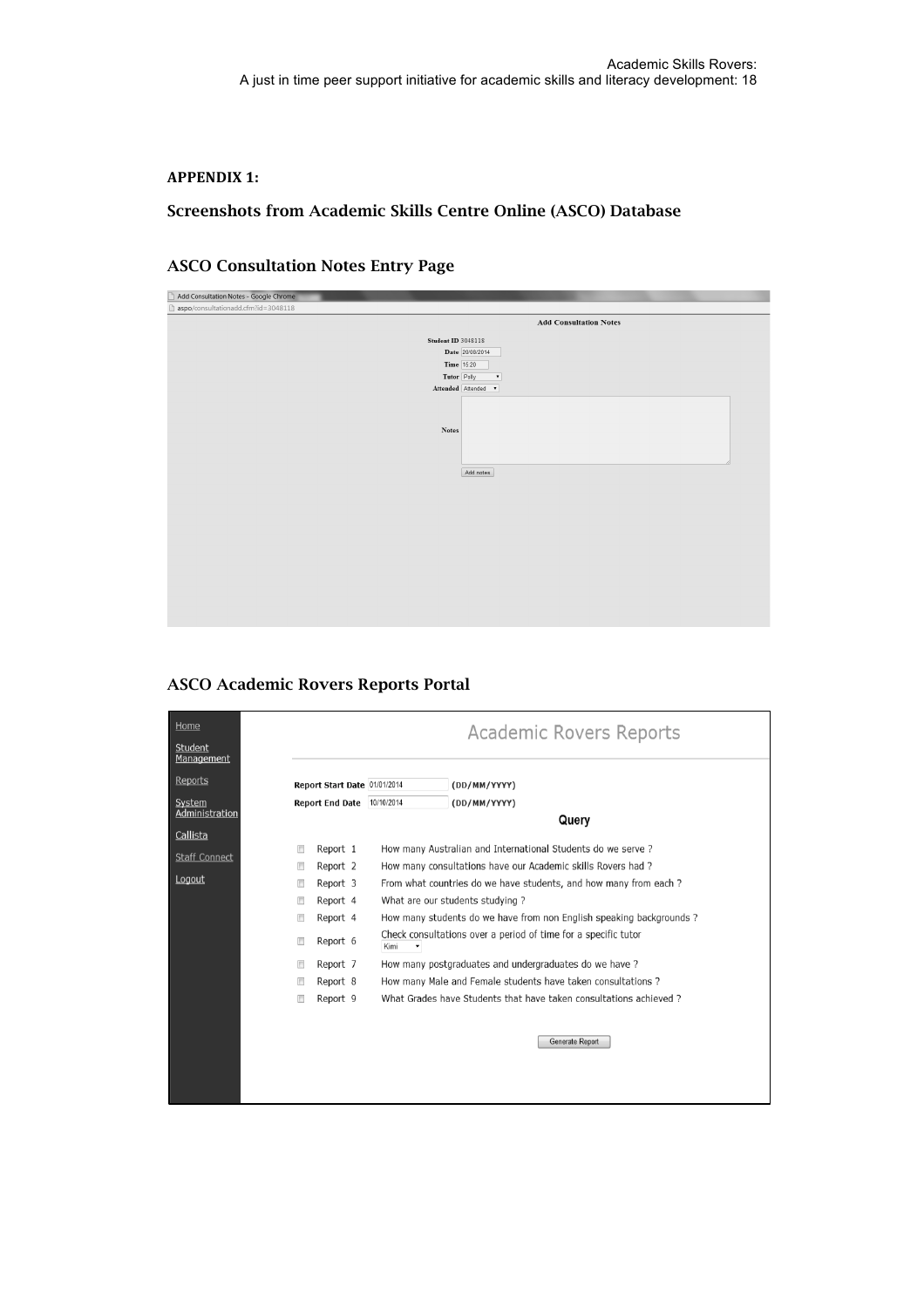#### **APPENDIX 2:**

#### Student Evaluation Questionnaire for Academic Skills Rover Consultation

This questionnaire is designed to help both you and the Academic Skills Rovers reflect constructively on our consultations so that together we can maximise *their effectiveness as learning opportunities. Your responses are anonymous and confidential.*

**1.** My student status is (*tick one in each row*):

\_\_\_\_\_\_\_\_\_\_\_\_\_\_\_\_\_\_\_\_\_\_\_\_\_\_\_\_\_\_\_\_\_\_\_\_\_\_\_\_\_\_

| $domestic$   international;                                                                                                                                            |                                                                                                                            |  |
|------------------------------------------------------------------------------------------------------------------------------------------------------------------------|----------------------------------------------------------------------------------------------------------------------------|--|
| undergraduate<br>$\vert$   honours<br>postgrad. coursework     postgrad. research                                                                                      | 5. The most important thing I learned from the<br>consultation was:                                                        |  |
| 2. I am: $\Box$ part-time<br>$\Box$ full-time                                                                                                                          |                                                                                                                            |  |
| 3. The main thing I hoped to learn more about in<br>this consultation was (tick all categories below that<br>apply):<br>general academic skills (e.g. time management, | 6. With what I learnt in this consultation, I will be<br>better able to do the task I sought advice about<br>(circle one). |  |
| lecture note-taking, study planning, exam<br>preparation, working in groups, etc.)                                                                                     | Strongly Agree Agree<br>Neutral Disagree<br><b>Strongly Disagree</b>                                                       |  |
| understanding an assignment question and<br>what I have to do to answer it                                                                                             | 7. With what I learnt in this consultation, I will be<br>better able to do similar tasks in the future<br>(circle one).    |  |
| academic reading/literature research strategies                                                                                                                        | <b>Strongly Agree</b><br>Agree<br>Neutral<br><b>Disagree</b><br><b>Strongly Disagree</b>                                   |  |
| what is needed for different kinds of                                                                                                                                  | 8. The AS Rover helped me identify and address my<br>learning needs (circle one).                                          |  |
| assignments (e.g. essays, reports, case studies,<br>annotated bibliographies, literature reviews,                                                                      | Neutral Disagree Strongly Disagree<br>Strongly Agree Agree                                                                 |  |
| reflective journals, research proposals, theses,<br>etc.)                                                                                                              | 9. The AS Rover was easy to understand and talk to<br>(circle one).                                                        |  |
| checking the structure and/or task completion<br>of all or part of my draft assignment                                                                                 | Strongly Agree Agree<br>Neutral<br><b>Disagree</b><br><b>Strongly Disagree</b>                                             |  |
|                                                                                                                                                                        | 10. I am likely to recommend AS Rovers to other<br>students (circle one).                                                  |  |
| checking the flow, consistency and quality of<br>my writing                                                                                                            | Strongly Agree Agree<br><b>Strongly Disagree</b><br>Neutral<br><b>Disagree</b>                                             |  |
| grammar                                                                                                                                                                | 11. I am likely to use other ASC services, eg.                                                                             |  |
| referencing                                                                                                                                                            | individual consultations with ASC advisers,<br>workshops, etc.                                                             |  |
| lecturer requirement for resubmission of                                                                                                                               | <b>Strongly Disagree</b><br>Strongly Agree Agree<br>Neutral<br><b>Disagree</b>                                             |  |
| assignment already marked                                                                                                                                              | 12. Other suggestions or comments:                                                                                         |  |
| information about other ASC services such as<br>individual consultations, workshops, etc                                                                               |                                                                                                                            |  |
| Other (please specify)                                                                                                                                                 |                                                                                                                            |  |
|                                                                                                                                                                        |                                                                                                                            |  |
|                                                                                                                                                                        |                                                                                                                            |  |

*Thank you for participating in this evaluation.*

**4. Name of the Academic Skills Rover advising me** 

**PLEASE PUT THE COMPLETED QUESTIONNAIRE** *IN THE QUESTIONNAIRE BOX.*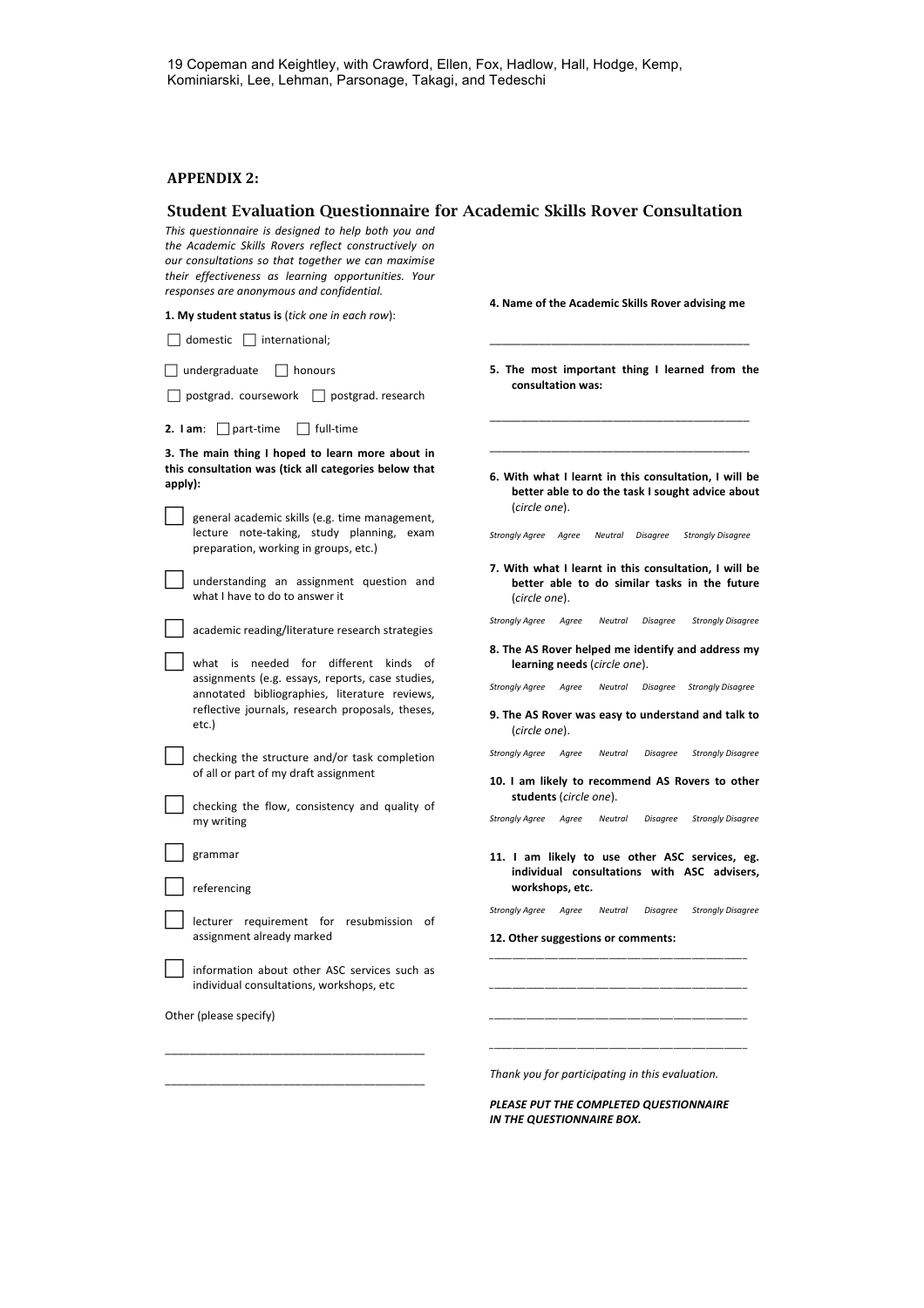**APPENDIX 3:**

Questionnaire for Academic Skills Rovers online survey

| <b>AS Rovers' Survey</b>                                                                      |
|-----------------------------------------------------------------------------------------------|
|                                                                                               |
|                                                                                               |
| 1. What is your age?                                                                          |
| 18 to 24                                                                                      |
| 25 to 34                                                                                      |
| 35 to 44                                                                                      |
| 45 or older                                                                                   |
| 2. What is your gender?                                                                       |
| Female                                                                                        |
| Male                                                                                          |
| 3. Are you an undergraduate or post-graduate student?                                         |
| undergraduate                                                                                 |
| post graduate                                                                                 |
| Other (please specify)                                                                        |
|                                                                                               |
| 4. What is your current program of study?                                                     |
|                                                                                               |
|                                                                                               |
| 5. What previous education have you had? Please include any post-secondary study,             |
| completed or not, and the subject.                                                            |
| ٠                                                                                             |
|                                                                                               |
| 6. What previous teaching experience have you had, and for how long (in years and<br>months)? |
|                                                                                               |
|                                                                                               |
| 7. What unutilised skills do vou have that could benefit the Academic Skills Rover            |
| program?                                                                                      |
|                                                                                               |
|                                                                                               |
|                                                                                               |
|                                                                                               |
|                                                                                               |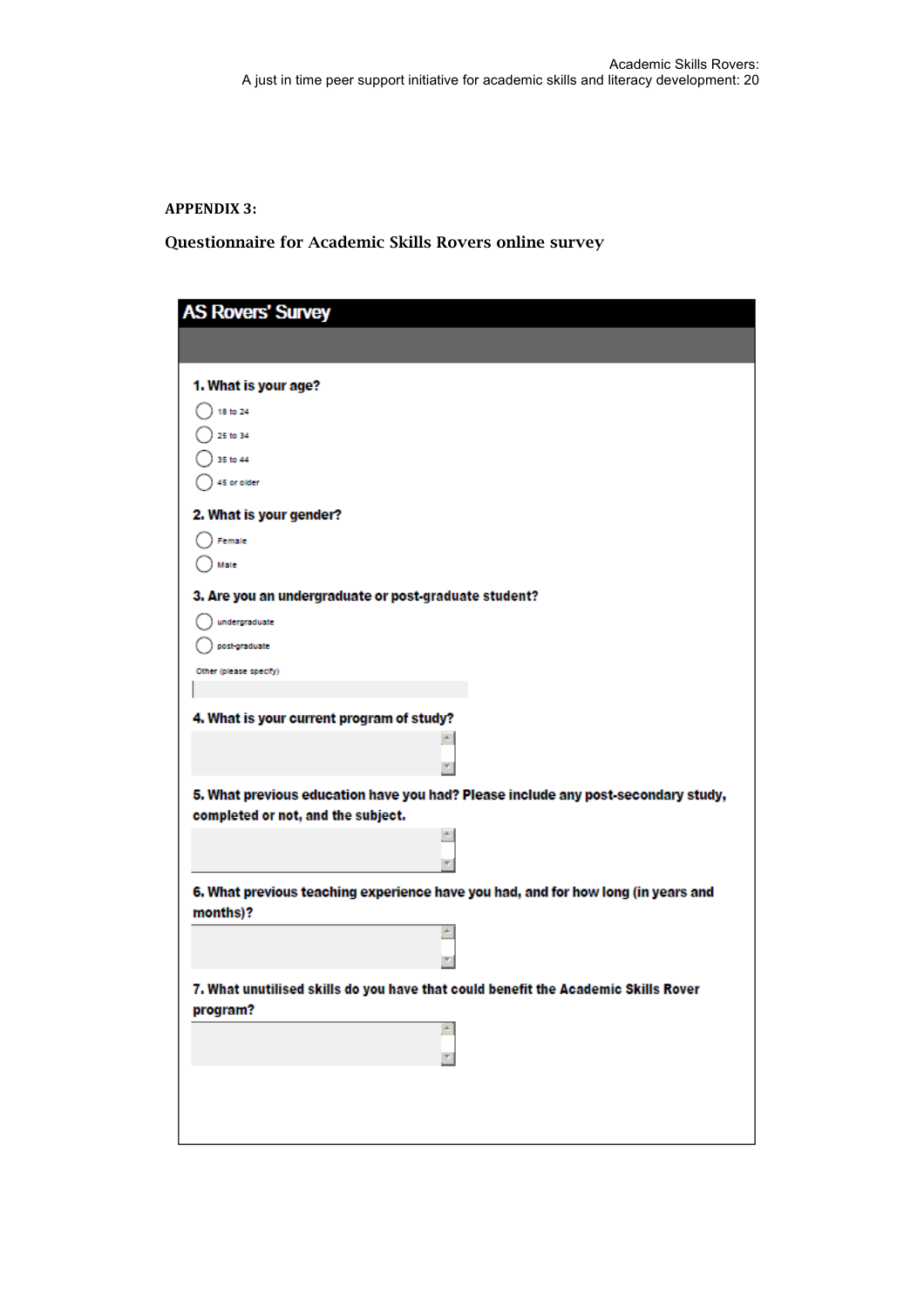| <b>AS Rovers' Survey</b>                                                           |
|------------------------------------------------------------------------------------|
| 8. How long have you been an AS Rover?                                             |
| 0-3 months                                                                         |
| 4-7 months                                                                         |
| 8-11 months                                                                        |
| 12-15 months                                                                       |
| 16-19 months                                                                       |
| 20 months or more                                                                  |
| 9. How would you rate the training you received for this job?                      |
| very satisfied                                                                     |
| satisfied                                                                          |
| neutral                                                                            |
| not very satisfied                                                                 |
| not at all satisfied                                                               |
| 10. How have you found the on the job training through observing academic advisers |
| and being observed by them?                                                        |
| very helpful                                                                       |
| helpful                                                                            |
| neutral                                                                            |
| not very helpful                                                                   |
| not at all helpful                                                                 |
| 11. What further training would you find helpful?                                  |
| A                                                                                  |
|                                                                                    |
| 12. How satisfied are you with your position as an AS Rover?                       |
| very satisfied                                                                     |
| satisfied                                                                          |
| neutral                                                                            |
| not very satisfied                                                                 |
| not at all satisfied                                                               |
| 13. What do you feel is your greatest skill as an AS Rover?                        |
| $\triangleq$                                                                       |
|                                                                                    |